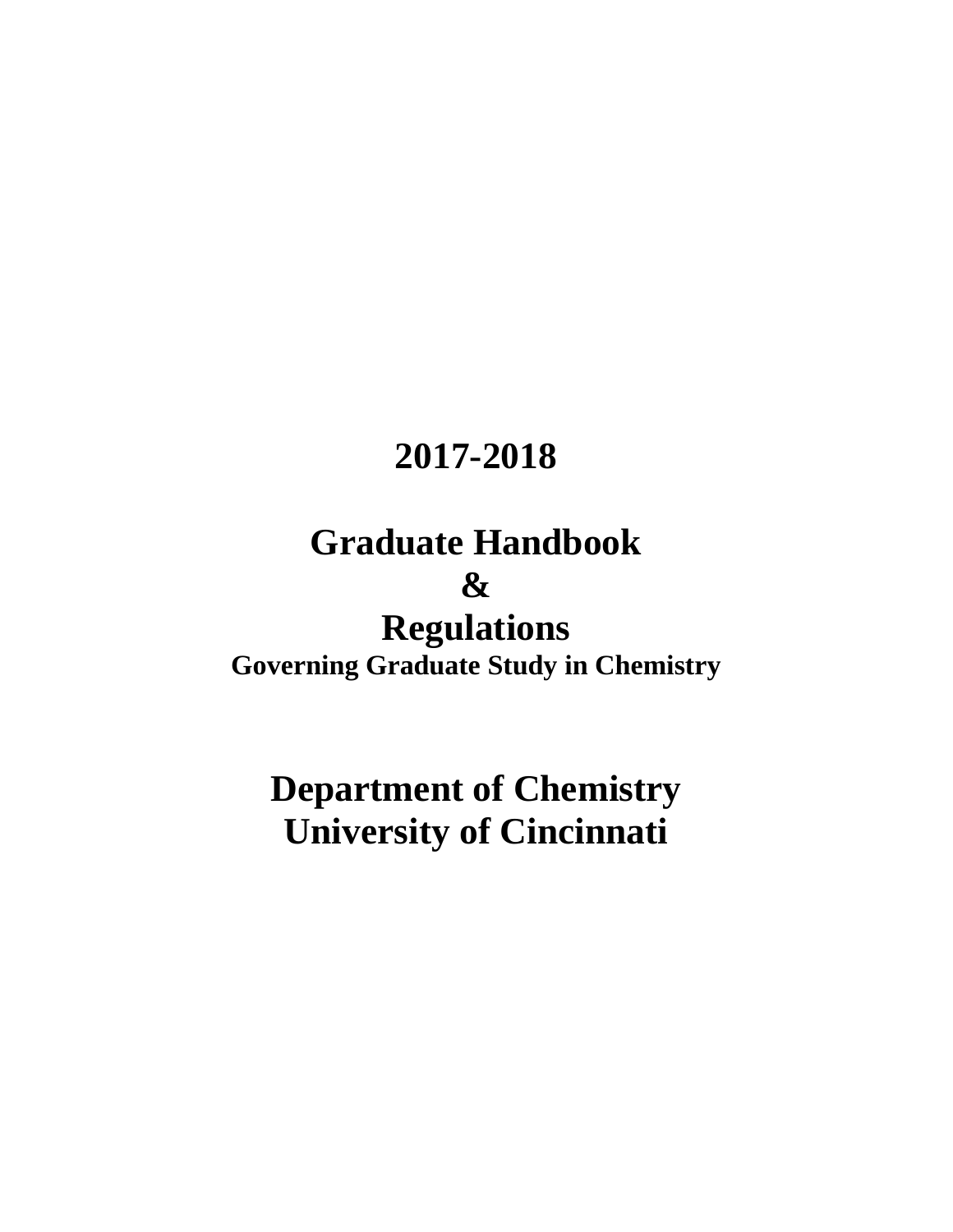#### **TABLE OF CONTENTS**

| × |
|---|
|---|

| <b>INTRODUCTION</b>                                               | 3                       |
|-------------------------------------------------------------------|-------------------------|
| <b>SECTION A - Admission, Registration, and Graduate Credits</b>  | 3                       |
| <b>Application and Admission</b>                                  | $\overline{\mathbf{3}}$ |
| <b>Registration</b>                                               | 5                       |
| <b>Safety and Eligibility to Undertake Laboratory Work</b>        | 6                       |
| <b>Graduate Credits and Grading</b>                               | 6                       |
| <b>SECTION B - Requirements for Graduate Degrees in Chemistry</b> | 7                       |
| <b>Requirements for the M.S. Degree</b>                           | 7                       |
| Plan A (Thesis Option)                                            | 7                       |
| Plan B (Non-Thesis Option)                                        | 8                       |
| <b>Requirements for the Ph.D. Degree</b>                          | 9                       |
| Qualification                                                     | 9                       |
| <b>Research Courses</b>                                           | 9                       |
| Graduate Credits and Post-Qualification Courses                   | 9                       |
| <b>Teaching Experience</b>                                        | 10                      |
| Candidacy Examination                                             | 10                      |
| <b>Dissertation and Public Defense</b>                            | 13                      |
| <b>SECTION C - Research Advisor Selection and Committees</b>      | 14                      |
| <b>Selection of a Research Problem and Advisor</b>                | 14                      |
| Procedure                                                         | 14                      |
| <b>Changing Research Advisor</b>                                  | 15                      |
| <b>Graduate Committees</b>                                        | 16                      |
| M.S. Degrees                                                      | 16                      |
| Ph.D. Degrees                                                     | 16                      |
| <b>SECTION D - Limitations on Eligibility and Support</b>         | 16                      |
| <b>Continuing Financial Support and Eligibility</b>               | 16                      |
| <b>Time Limits</b>                                                | 17                      |
| <b>SECTION E - Special Rules and Provisions</b>                   | 17                      |
| <b>FORMS</b> (in reverse chronological order of likely use)       | 19-32                   |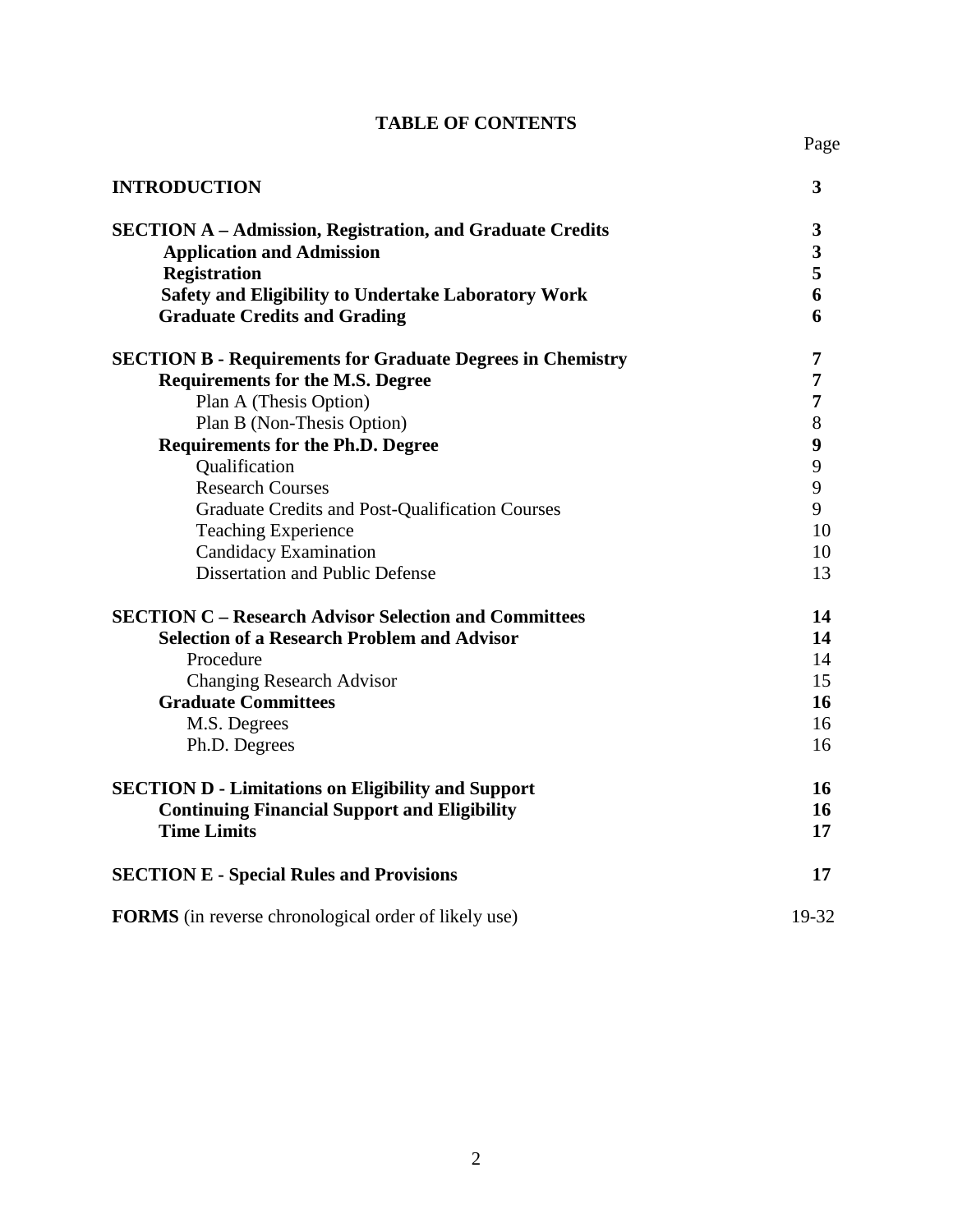#### **INTRODUCTION**

The Office of the Vice Provost and Dean of the Graduate School oversees graduate instruction and research in the pursuit of graduate degrees consistent with policies determined by the All-University Graduate Faculty. In determining the educational policy of the Graduate School, the graduate faculty leaves the departments free to determine specific courses of study and other details of their graduate degree programs. Consequently, the Department of Chemistry has formulated and revised over the years "Regulations Governing Graduate Study in Chemistry" at the University of Cincinnati. These are presented here, along with references to the University Graduate Student Handbook that clarify certain points of interest to graduate students. The URL for the University of Cincinnati Graduate Student Handbook is http://grad.uc.edu/academics/graduate\_studenthandbook.html.

It is the intent of the Departmental regulations governing graduate study and this Departmental graduate handbook to be in complete compliance with the rules and policies of the University of Cincinnati Graduate School. Amendments will be made as changes are made in the rules and policies of the Graduate School, and in the case of any apparent discrepancies between policies stated here and those of the Graduate School, the Graduate School policies shall be followed. Important information relevant to graduate students and graduate study can be found in the University Graduate Handbook, which be accessed at the following URL: [http://grad.uc.edu/content/dam/grad/docs/Publications/handbook.pdf.](http://grad.uc.edu/content/dam/grad/docs/Publications/handbook.pdf)

#### **SECTION A – Admission, Registration, and Graduate Credits**

#### **Application and Admission**

All applications for admission to the graduate program in chemistry at the University of Cincinnati must be submitted online. Information about the graduate program and a link to the online application can be found by choosing the Graduate Program link on the left side of the Chemistry Department web site (http://www.artsci.uc.edu/chemistry/), then following the links under Application Information. The application includes a completed application form, official transcripts of all undergraduate and graduate work, three letters of recommendation, the Graduate Record Examination (GRE) general test, and the application fee determined by the Graduate School of the University of Cincinnati. International students must also take the TOEFL exam.

For admission to full graduate standing in the Chemistry Department of the University of Cincinnati, a student must have a Bachelor's degree in Chemistry or a closely related field from a college or university regarded as standard by a regional or general accrediting agency. The Department does not have a fixed grade point average requirement for admission, recognizing the diversity of undergraduate programs in the country. Typically, the applicant should have a B average or better in relevant undergraduate coursework (math and science courses), or otherwise give strong evidence of promise of ability to do graduate work (such as exceptional letters of recommendation or high scores on the GRE).

Students with undergraduate majors other than chemistry may be admitted provisionally if they lack essential undergraduate coursework in chemistry. Remediation of the deficiencies is decided on a case-by-case basis, and usually involves successfully completing one or more undergraduate courses, without graduate credit. Provisionally admitted graduate students may obtain full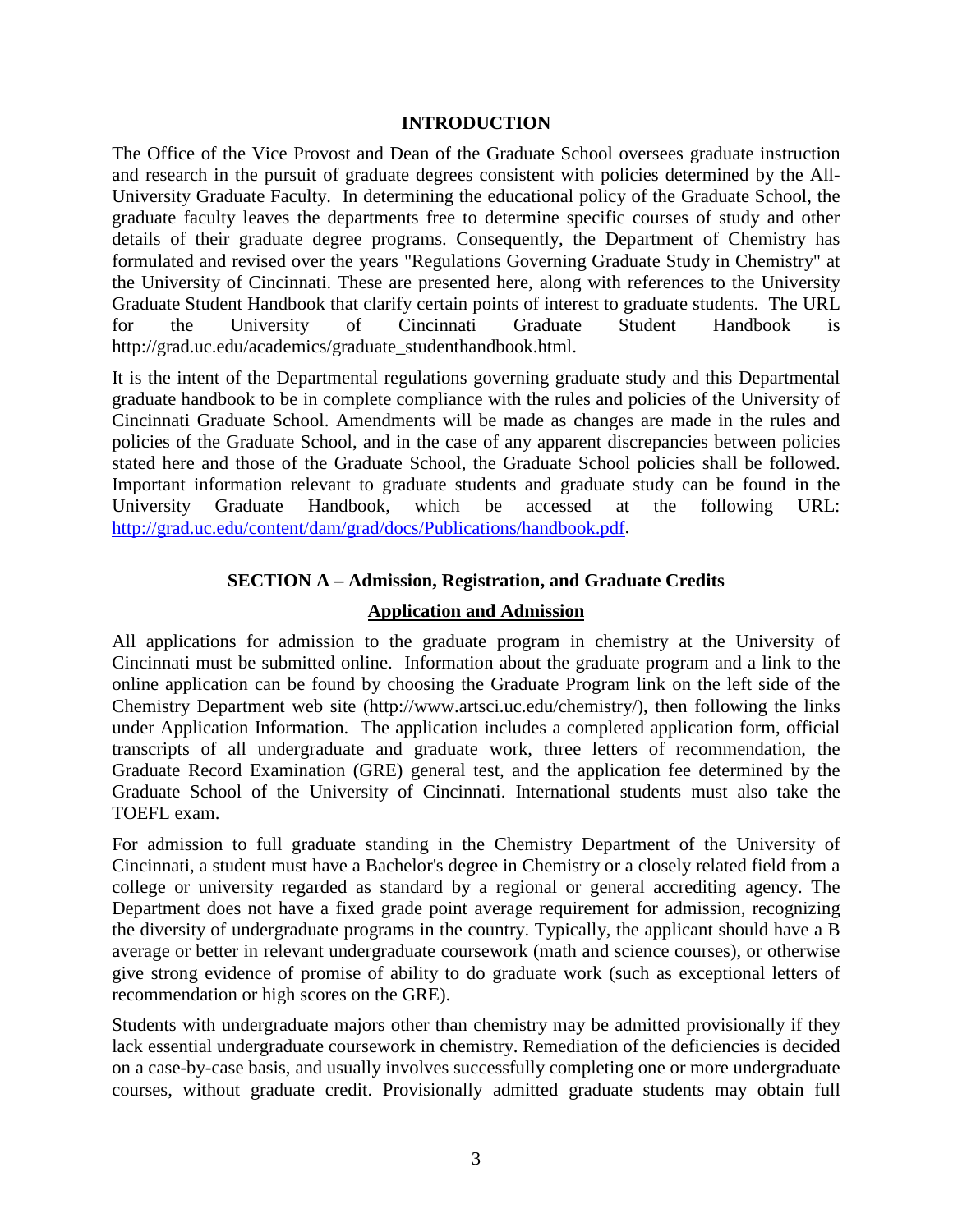graduate standing when these deficiencies have been corrected, assuming they have also maintained a satisfactory academic record in all coursework taken as part of their graduate program.

Unclassified students may be admitted to the Graduate Division for study without being admitted to the graduate degree programs of the Department of Chemistry. Students so admitted may take courses for graduate credit, provided eligibility requirements for the course are satisfied. These courses will generally be applied to degree requirements of the Department, should the student subsequently apply and be admitted to one of the graduate programs of the Department. Acceptance of these credits will also be contingent on satisfactory performance in these courses. Unclassified students may not participate in any part of the Candidacy Examination [*vide infra*].

Foreign students may be admitted to full graduate standing only. Complete transcripts of undergraduate and graduate work in their native country and submission of results from the GRE are required. All foreign applicants are required to submit the results from the TOEFL and TSE, taken in the student's own country prior to admission. Students of foreign origin who have lived in the United States for two or more years may demonstrate English language proficiency in other ways, such as obtaining a degree in a U.S. college or university. Upon admission and arrival at the University of Cincinnati, all foreign students are required by state law to take the Oral English Proficiency Exam; those students not performing to a satisfactory level on this exam will not be permitted to perform teaching duties involving direct student contact until satisfactory performance is demonstrated. Students not passing the exam will be retested according to the published University schedule of examinations. If a student has been awarded a teaching assistantship, yet does not pass this entrance requirement, the student will retain that assistantship for a maximum of one year and will generally be assigned duties within the Department that do not involve instruction/student contact. Beyond one year, if the student has not passed the Oral English Proficiency Exam, (s)he will not be eligible for a teaching assistantship. If the student passes the exam at a later time, he or she may regain the assistantship, subject to satisfactory academic performance as defined in Section B of this handbook and availability of teaching assistantship positions.

The Department of Chemistry endeavors to make prompt decisions when an application file is completed. The deadline for applications is listed with the Graduate Program information on the department's web site. Prospective applicants are encouraged to complete the process as early as possible. Consideration of applications generally begins by early January for the following Fall class. Admission decisions are based solely on the materials provided by the student in the application file, namely the application forms, transcripts of all college-level work, letters of recommendation and any additional relevant materials the applicant wishes to include. Admission decisions are not made on the basis of race, age, sex, sex orientation, religion, or handicap, except where the handicap may place the student or other students, faculty or staff in physical danger. Applications from minority groups and women are strongly encouraged.

Students accepted into the graduate program of the Chemistry Department must complete all University requirements prior to registration, including but not limited to documentation of required medical examinations and all employment-related paperwork.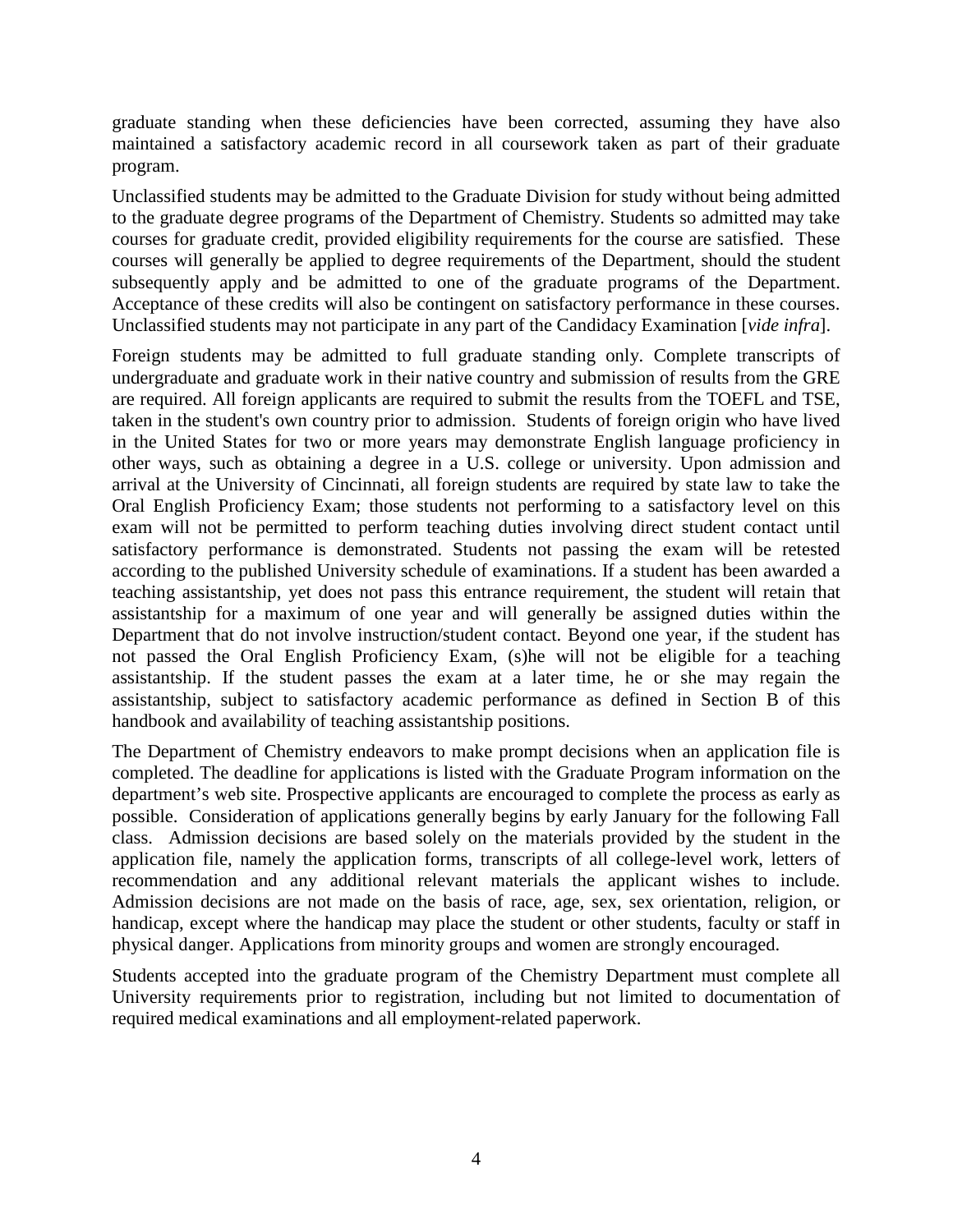#### **Registration**

A student must be registered in the graduate division in order to earn graduate credit, and must follow the procedures outlined above to gain admission to the graduate programs of the Department of Chemistry. A student is generally expected to register each semester while in residence and active in the graduate program. Students should consult their Advisor and/or the Graduate Program Director about the courses for which they should register. The number of credits for which a student should register may depend on their candidacy status and other factors. If there are any questions about course requirements or other aspects of registration including number of credits for which to register, the student should consult the Graduate Program Director. All first year graduate students *must* consult the Graduate Program Director prior to registering. Students incurring late registration fees are responsible for payment of those fees. Students may alter their schedules once registered by completing a drop/add form. Graduate students in the Department of Chemistry should consult with their Advisor and/or the Graduate Program Director prior to dropping a course. A student may be withdrawn by the instructor at any time in the semester when excessive absences have been incurred. Students are encouraged to consider the financial ramifications of withdrawal (see the University Graduate Handbook) prior to withdrawing from a course.

A full-time student will normally register for twelve graduate credits each semester, until (s)he accrues 90 graduate credits for a Doctoral student or 30 credits for a Master's student. After such time (s)he may be able to register for fewer credits, but must register for at least one graduate credit each year to retain his/her candidacy. Foreign students, under the terms of their visas, must be enrolled as full time students. The Graduate Program Director should be consulted about the appropriate number of credits for which a student should register once the minimum number of credits for the degree has been obtained. Some funding sources have minimum registration requirements. Students with 174 or more semester graduate credits (140 for those entering with a M.S.) are ineligible for funding from the State of Ohio. This applies to GAS and TA support.

Students may audit a course when the credits are not needed for the degree program, and the approval of the student's advisor has been obtained. Admission to a course with audit status is at the discretion of the instructor, who is not obligated to accept a student for audit. Audit hours do not count toward the 174 credit limit, nor are they included in the determination of full-time status. The maximum number of credits per semester that may be taken (without an overload fee being charged) is 18. A course taken with "audit" status counts toward this limit of 18 credits.

Any and all courses taken outside the Chemistry Department must be approved prior to registration by the student's M.S. or Ph.D. committee and the Graduate Program Director. *This approval is required even if the course is not being used to satisfy any graduation requirement.* Note that all graduate courses taken for credit, whether required for the degree program or not, are counted by the graduate school in determining GPA for purposes of eligibility for a graduate degree.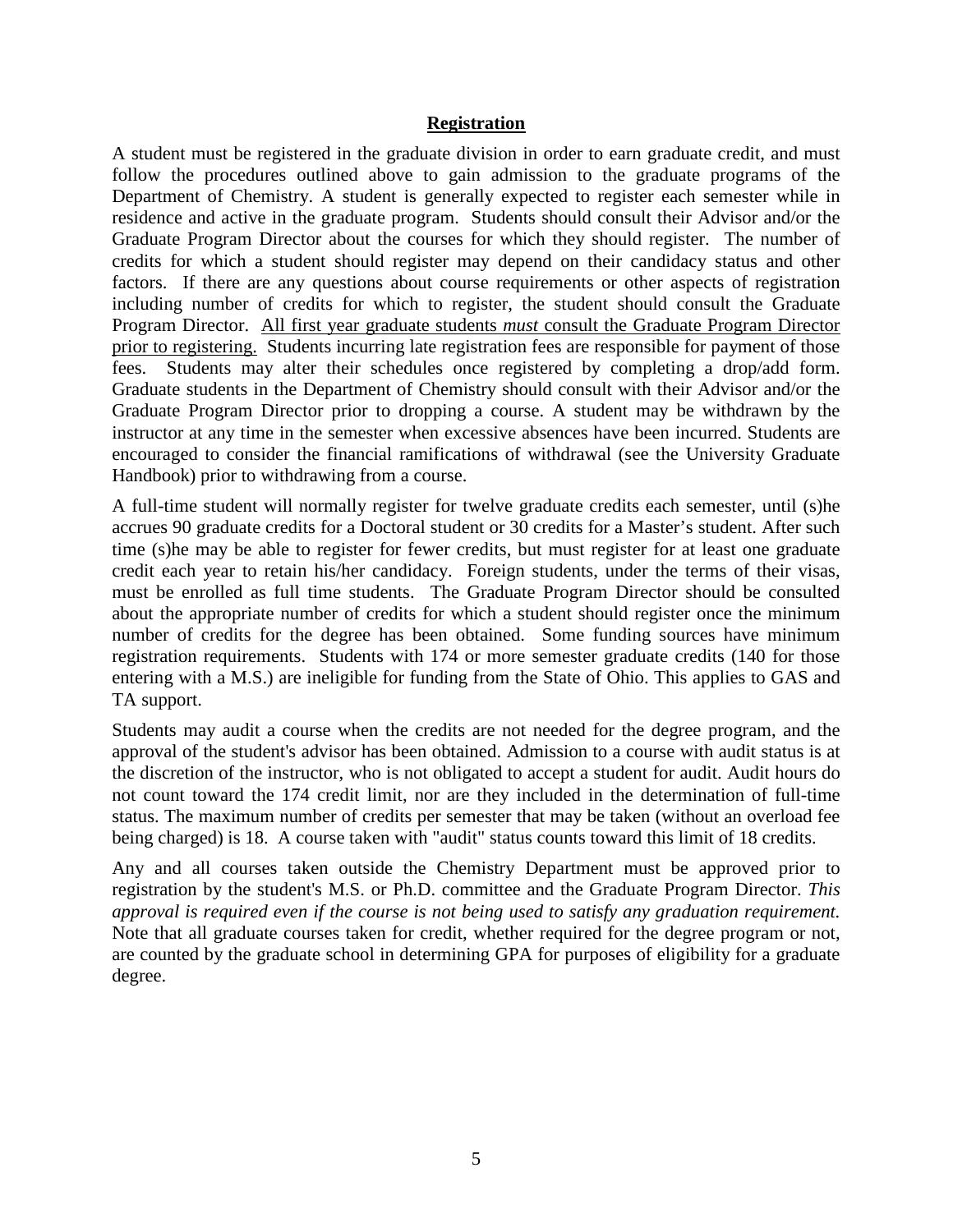#### **Safety and Eligibility to Undertake Laboratory Work**

The Department of Chemistry takes safety issues very seriously. Safety policies of the department must be followed at all times; gross negligence or repeated violations will result in dismissal from the program.

Graduate students are responsible for following departmental safety policies and procedures and for maintaining a safe environment. Safety protocols, policies, and practices are available in the departmental Blackboard site and in the Environmental Health and Services web site. To be in good standing and eligible to do work in a laboratory, a student must:

1. Be registered for an appropriate laboratory or research course, be employed by the University in a laboratory-related capacity, or have active status as a graduate student.

- 2. Annually pass appropriate safety quizzes provided by the EH&S.
- 3. Read, understand, and sign the Chemical Hygiene Plan available in your research group.
- 4. Attend the Safety Seminar provided by UC's Chemistry Department.

5. Read, understand, and adhere to Standard Operating Procedures (SOPs) before performing hazardous procedures and using hazardous materials.

The following policies must be adhered to at all times:

- 1. Do not carry chemicals onto elevators the dumb waiter should be used to transport chemicals between floors.
- 2. Follow proper procedures for disposal of chemical waste.
- 3. Wear proper safety apparel, including eye protection, gloves, and lab coat when conducting experiments.
- 4. Do not work on procedures involving hazardous materials when alone in the lab.

Teaching Assistants for laboratories must adhere to safety practices and protocols and must maintain a safe environment. A violation will result in a written reprimand and repeated violations will result in the loss of the TA position.

#### **Graduate Credits and Grading**

A full time course of study in the graduate program of the Department of Chemistry consists of registration for 12 or more graduate credits each semester. Graduate credits are earned for successfully completing courses at the University of Cincinnati with course numbers of 7000 or greater. Courses at the 6000 level are considered dual level, and graduate credit may be earned for these courses, and applied to the course requirements for the M.S. or Ph.D. degrees in the Department of Chemistry, subject to restrictions outlined in Section B of this handbook.

Grades are assigned by the instructor in each course, in accordance with the accepted policies of the graduate division. Recognized grades are: A  $(4.00)$ , A $- (3.67)$ , B $+ (3.33)$ , B $(3.00)$ , B $- (2.67)$ ,  $C+(2.33), C (2.00), F (0.00), P, U, T, I/F (0.00), W, UW (0.00), SP and UP. The grades P and U$ represent satisfactory and unsatisfactory performance, respectively, in certain advanced courses in the Department. T represents audit status (see above) while I/F indicates incomplete, when the student fails to complete one or more course requirements, such as the final examination. The grade of W denotes an official withdrawal, UW is an unofficial withdrawal, and SP and UP indicate satisfactory or unsatisfactory work for courses "in progress". Note that by University regulations, a student cannot graduate with an NG or F grade in a required course. The Department must request a waiver of the requirement for each course for which an NG or F grade appears.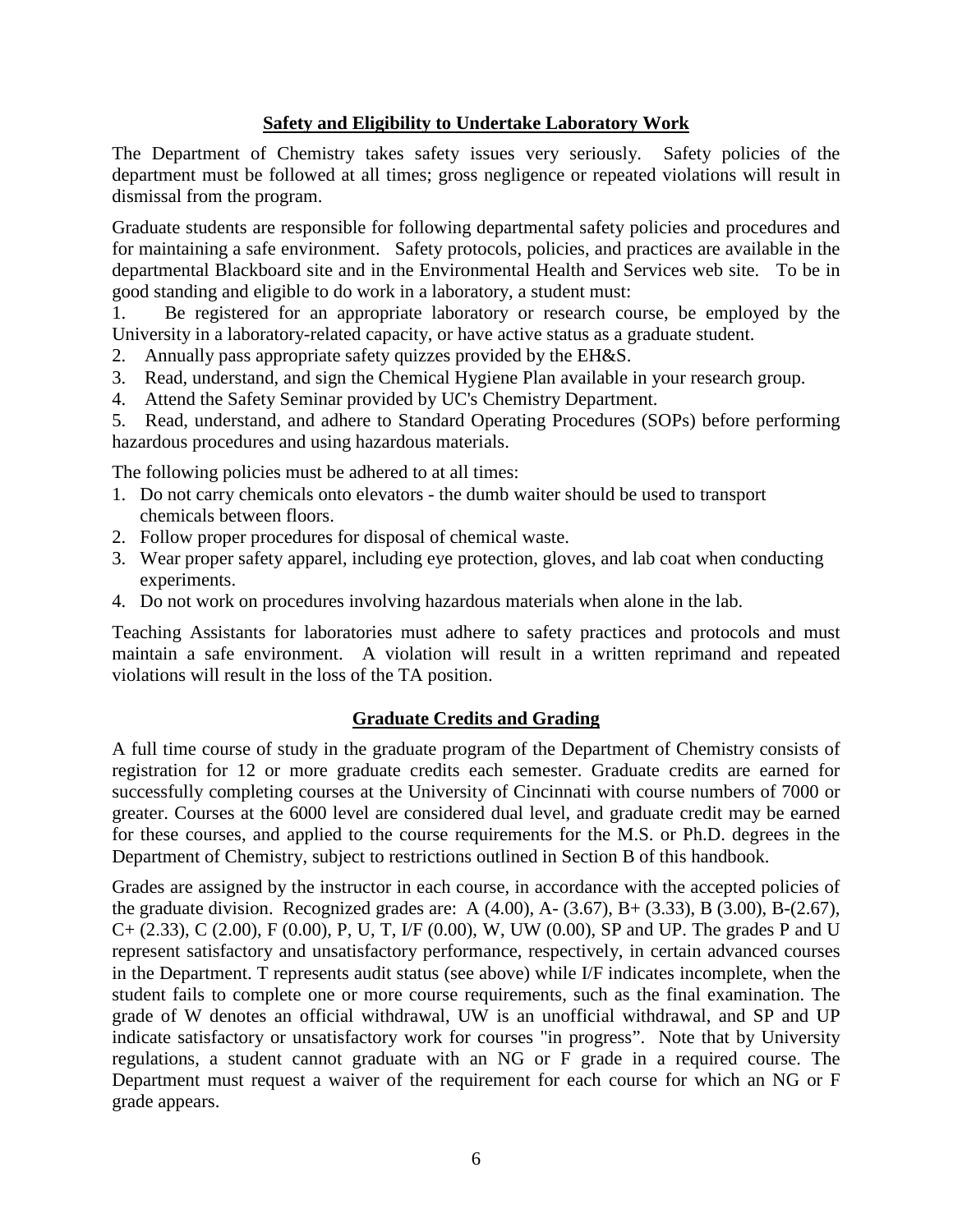#### **SECTION B – Requirements for Graduate Degrees in Chemistry Requirements for the MS Degree**

A student desiring to earn the M.S. degree may do so under either of two plans. Plan A requires a research thesis, while Plan B is a non-thesis option that emphasizes more course work. The requirements for each plan are given below. The Graduate School at the University of Cincinnati requires a minimum of 30 semester graduate credits for a Master's degree. An acceptable grade for a course to be considered to satisfy a requirement for the M.S. program is C or better. Note that admission into the non-thesis M.S. program does not generally allow a student to pursue the thesis option.

#### **Plan A (Thesis Option)**

- Complete with passing grades 22 credits of graduate course work. (Grade point requirements are given below.) The 22 credits must include two chemistry graduate core courses (Chem 7021 and 7023); at least 6 credits of chemistry coursework at the 8000-level; the 1-credit Scientific Writing (Chem 7011) and Scientific Ethics (Chem 7012) courses; 6 credits of Chem 7071 (Introduction to Research). Four credits of Seminar (Chem 9020, 2 credits/semester) are also generally required, but may be waived for part-time students unable to attend seminars on a regular basis. Three semester credits for graduate courses taken elsewhere for which a grade of "B" or better was earned is transferable toward fulfillment of 3 credits of 8000-level course work, provided the student has earned a grade average of B or better for the core courses, Chem 7021 and 7023. ("Elsewhere" may refer to other departments within the University of Cincinnati or from other colleges or universities.)
- Earn at least 6 graduate credits for Research (Chem 9010), and prepare a satisfactory thesis. Preparation of the thesis involves the following steps:
	- 1) Choosing a Research Advisor and thesis topic, and being accepted into the Research Advisor's group (see Section C).
	- 2) Having a Graduate Committee appointed by the Department Head after consultation with the Research Advisor and the Graduate Program Director.
	- 3) When the research work is completed, a formal thesis is prepared according to the regulations of the Graduate School. The M.S. thesis must be submitted to members of the Graduate Committee at least two weeks prior to the Final Evaluation. The student will present an oral presentation of the research to the committee for Final Evaluation.
- All full-time graduate students must enroll in Seminar (Chem 9020) each quarter they are in residence (consult the University Graduate Handbook for residence requirements). A maximum of two credits earned in Seminar may be used to satisfy the above graduate course credit requirement.
- In accordance with present regulations of the Graduate School, a student must maintain a B (3.00) average in order to obtain the M.S. degree. In addition, at least 2/3 of the minimum graduate credits necessary for the degree must be B (3.00) or higher.
- Final Evaluation: After all other requirements have been met, a student will appear before his/her Graduate Committee, and any members of the Graduate Faculty who may wish to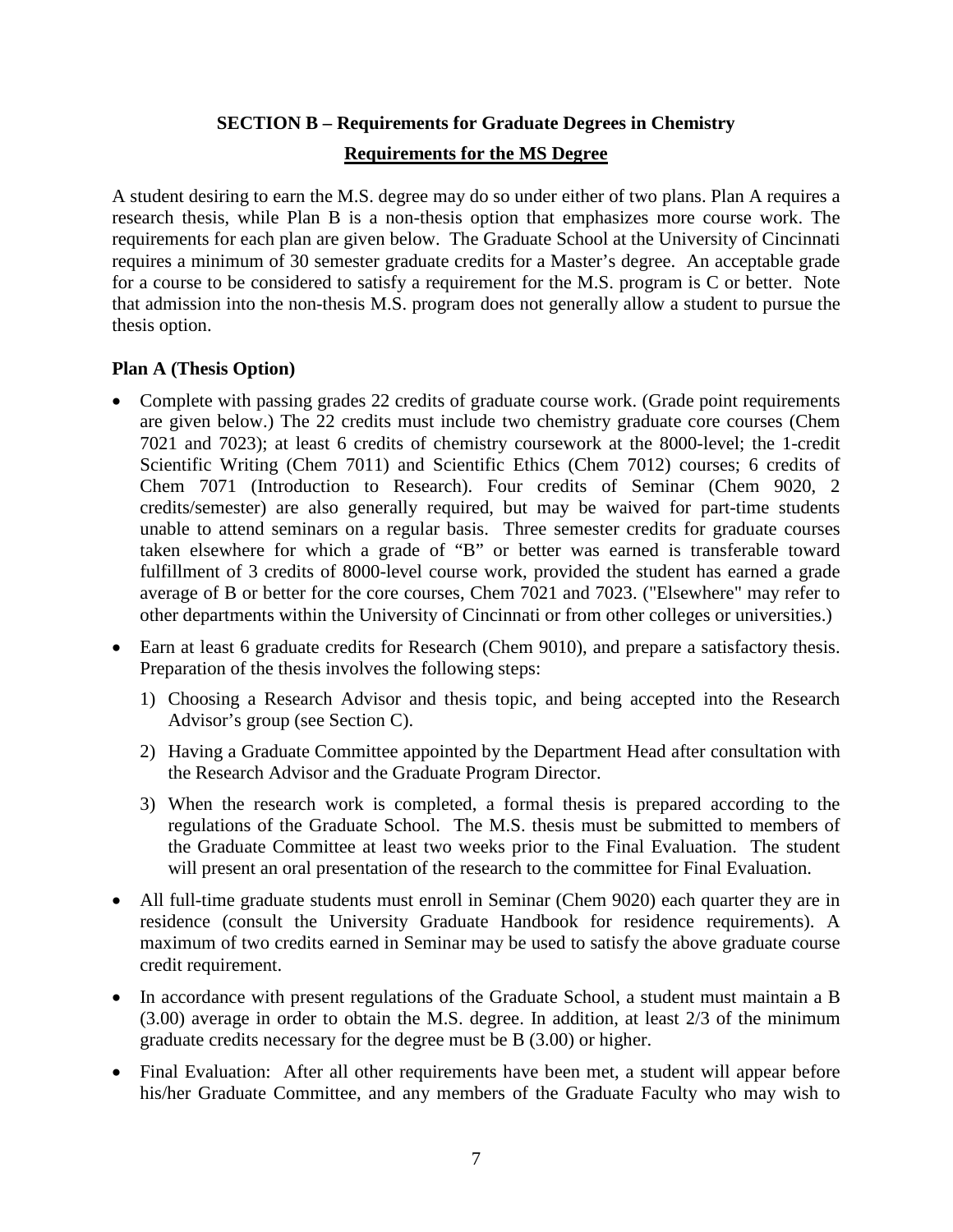attend, to defend his/her thesis and to answer general questions designed to test his/her competence in the field of his/her thesis and related fields.

The final, approved thesis shall be produced in the electronic form required by the Graduate School, and must be submitted to the Graduate School Office not later than the published deadline for the semester in which the degree will be granted. An additional copy of the thesis must be presented to the Research Advisor, in the Advisor's medium of choice. Degrees will be granted at the next regular Commencement.

**Note:** It is the student's responsibility to check the graduation section of the Graduate School web site, [grad.uc.edu,](http://www.grad.uc.edu/) for changes in the timing of submission of the thesis and application for graduation. These times change frequently and are not controlled by this Department, but they are absolute requirements.

#### **Plan B (Non-thesis Option)**

- Complete with a passing grade 30 semester credits of acceptable graduate course work, with a GPA of 3.00 or greater and at least 20 of the credits earned with a grade of B or better. At least 18 of these credits shall be obtained for courses taken in the chemistry department, including two graduate core courses (Chem 7021 and 7023) and the Scientific Writing and Scientific Ethics courses (Chem 7011 and 7012). Additional course work shall be completed after consultation with the graduate program director regarding a suitable program of course work. (Chemistry 7071--Introduction to Research and any other credits for research shall not be considered as suitable for course work in this non-thesis option.) A maximum of 12 credits for graduate courses taken elsewhere is transferable toward partial fulfillment of this course work under the conditions noted for Plan A, above. No more than four credits of Seminar (Chem 9020) may be applied toward the 30 semester credits needed for the degree.
- Alternatively, students formally admitted to the Ph.D. program by the department, admitted to candidacy for the Ph.D. [*vide infra*] and having accumulated sufficient research credits to reach the minimum of 30 graduate credits required for the Master's degree may be granted a non-thesis Master's degree with the approval of the Graduate Program Director.
- The Graduate Program Director becomes the student's Advisor upon the student's election of the non-thesis option (for students not in the Ph.D. program).
- Students initially admitted into the non-thesis Masters program may not engage in laboratory research until they have been formally admitted into the Ph.D. program.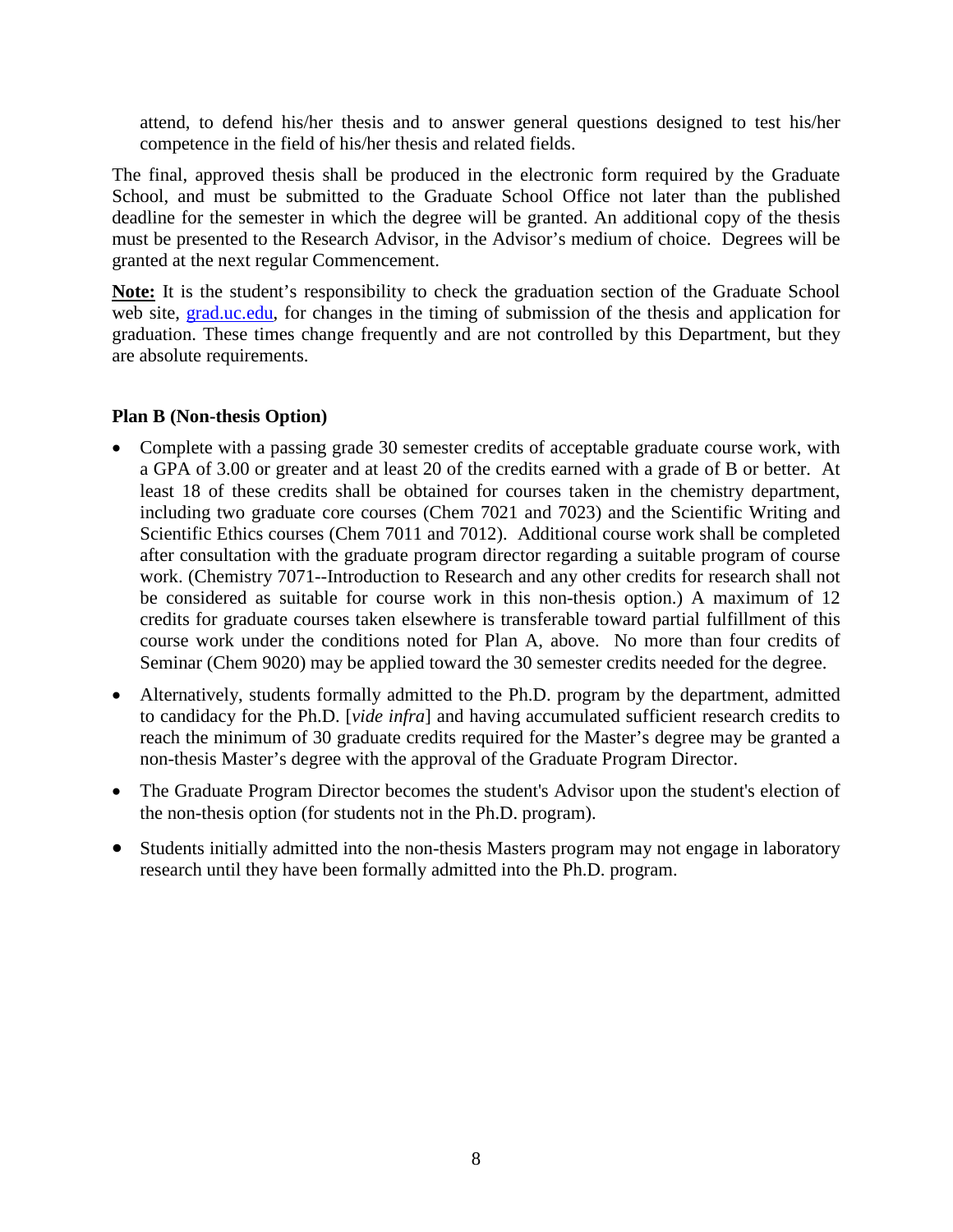#### **Requirements for the Ph.D. Degree**

#### **Qualification**

All full-time, entering graduate students will be required to take two graduate core courses (Chem 7021 and 7023) during the Fall Semester of their first year. Scientific Ethics (Chem 7012) and eight credits of Introduction to Research (Chem 7071), described below, and at least one post-core course as described below are also taken during the first year. Scientific Writing (Chem 7011) will be taken during the second year. Additionally, Seminar (Chem 9020, 2 credits/semester) will be taken during each Semester in residence. In order to continue in the Ph.D. program, prior to Fall Semester of the second year, a student must:

- 1. Obtain a B- or better in two core courses (Chem 7021 and 7023), earn **a GPA of 3.0 or greater for the completed core courses plus one course** that satisfies the post-core course requirement described below;
- 2. Obtain a grade of A in Chem 7071.

In order to qualify to pursue doctoral candidacy as described below, by the end of the Fall Semester of the second year, the student must have:

- **1.** Obtained a B- or better in each of the core courses, with a **combined GPA of 3.00 or better for the core courses**
- 2. Passed 7011 and 7012
- 3. Received an A in Chem 7071.

The time frame for the qualification requirements may be extended for part-time students, or in the case of extenuating circumstances, at the discretion of the Graduate Program Director.

#### **Research Courses**

#### **Chem 7071 – Introduction to Research**

This course consists of the research done by first year students to initiate their thesis or dissertation project. A written report and an oral seminar on research done for Chem 7071 will be evaluated by the student's committee by the end of the semester in which the student completes the  $8<sup>th</sup>$  credit in the course. This is generally the Spring Semester of the first year for full time graduate students. The written report *must* be made available to the committee at least 7 calendar days prior to the oral seminar. The evaluation will include questions from the committee to determine whether the student has made satisfactory progress in initiating the research project, whether the student has an appropriate level of understanding of the project and the techniques used in the project, and whether the student has satisfactorily integrated material learned in the first year coursework into their thinking about the research. The student should be available to meet with her/his committee for at least two hours. This course will be graded P/F until the term in which the  $8<sup>th</sup>$  credit is completed. Once the written report and oral presentation have been completed, a final grade of **A**, **C**, or **F** will be assigned by the committee. This process may only be attempted once. Failure to receive a passing grade of "**A**" in Chem 7071 will result in ineligibility for the Ph.D. program *and* the Thesis M.S. program. A grade of "**F**" makes a student ineligible to continue in the graduate program in chemistry. A grade of "**C**" allows the student to continue in the non-thesis M.S. track only. In this case, the student must satisfy the Graduate School requirement of a minimum GPA of 3.00 for all graduate courses taken, *including Chem 7071*.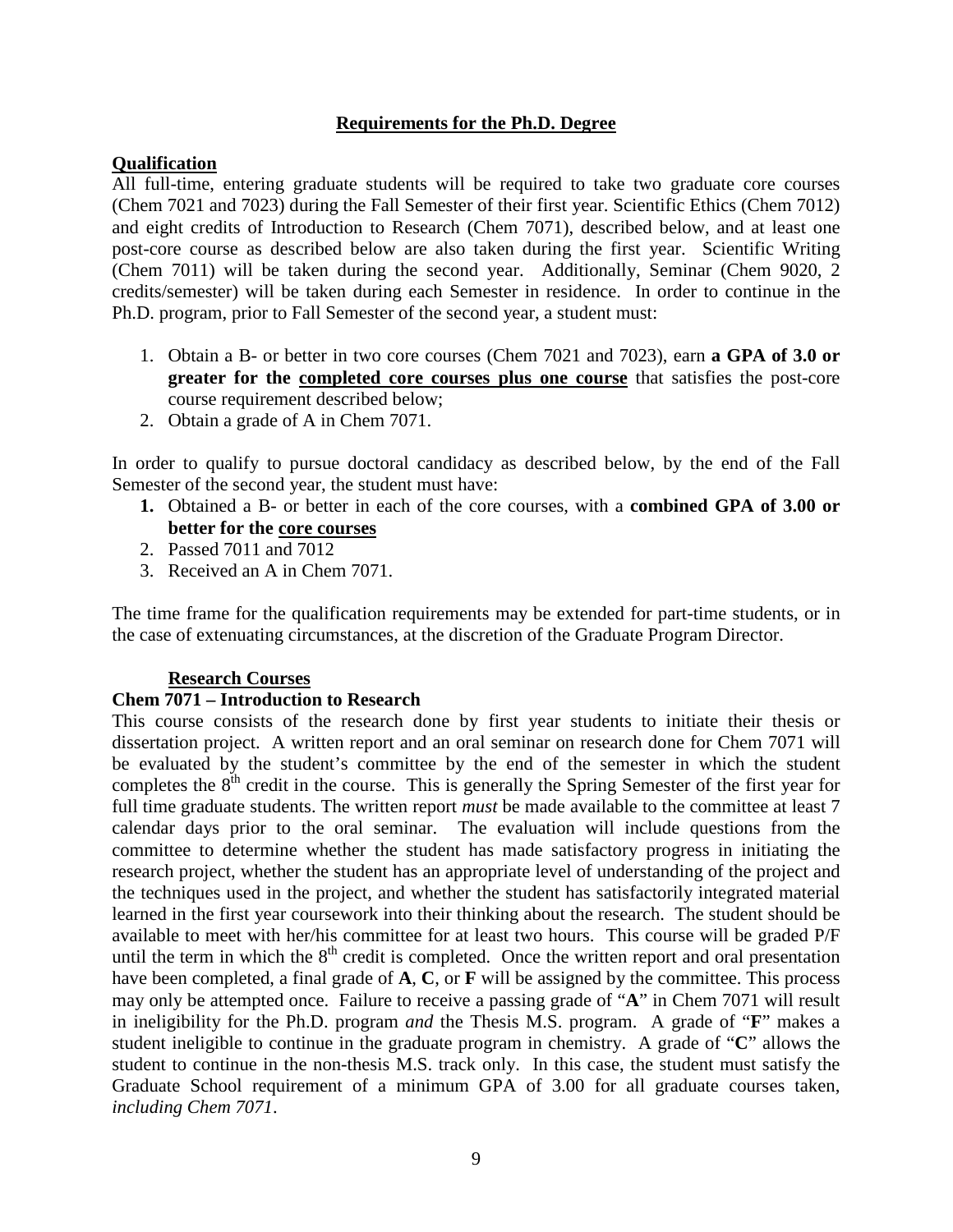#### **Chem 9010 – Research**

This is a continuing course taken by graduate students actively engaged in research, generally used once the Chem 7071 requirements have been fulfilled. This course is repeatable for an unlimited number of credits. This course will be graded P/F. A grade of P is not intended to reflect the quality of the work, but simply that the student pursued research and maintains standing in the department. A passing grade in no way precludes the student's committee from removing the student from the program for lack of satisfactory progress or other considerations.

#### **Graduate Credits and Post-Core Courses**

A candidate for the Ph.D. degree must complete at least 90 graduate credits of course work and research, or 60 graduate credits if a Master's degree has been obtained prior to beginning the Ph.D. program at UC. All Ph.D. students are required to complete a minimum of 12 credits of coursework beyond the credits at the 7000-level described for qualification above, with the core courses satisfactorily completed by the second attempt, and with a Grade Point Average of 3.33 or better for the core courses plus the additional credits of advanced coursework. This required coursework must be completed by the end of the third year in residence. The minimum grade for a course to be considered to satisfy a requirement for the Ph.D. program is B- or better. Any 8000-level Chemistry course or any appropriate graduate course in another department that is approved in writing by the student's committee and the Graduate Program Director may be used to satisfy the additional ("post-core") 12 credits. Graduate courses already taken at other Universities may be used to satisfy up to 6 of the post-core course credits required for the Ph.D., upon approval of the student's committee and the Graduate Program Director, provided the following:

- 1. The student has passed all core courses (Chem 7021 and 7023) on the first attempt with a GPA of 3.33 or better;
- 2. The student received a  $B+$  or better grade in the course to be used;
- 3. The course would appropriately fulfill Chemistry Department Graduate Regulations.

#### **Teaching Experience**

Full time, first-year doctoral students receiving financial support from the University are generally assigned positions as Teaching Assistants (TAs).

#### **Candidacy Examination**

A student is eligible to begin the Candidacy Examination process once (s)he has Qualified as described in the Qualification section of Requirements for the PhD Degree, above. Part-time students may begin the Candidacy Examination process prior to completion of all Qualification requirements with approval of their committee and the Graduate Program Director, but not prior to Spring Semester of the second year. A student is accepted as a Ph.D. candidate after (s)he has successfully completed the Candidacy Examination and has completed all required course work for the degree (exclusive of research in Chem 9010). This includes passing all required core courses (currently, Chem 7021 and 7023) and an additional 12 credits of post-core courses as described above with a GPA for the core plus post-core courses of 3.33 or better, receiving an A in Chem 7071 and passing Chem 7011 and 7012. The formal acceptance into candidacy will come in a letter from the Vice Provost and Dean of the Graduate School.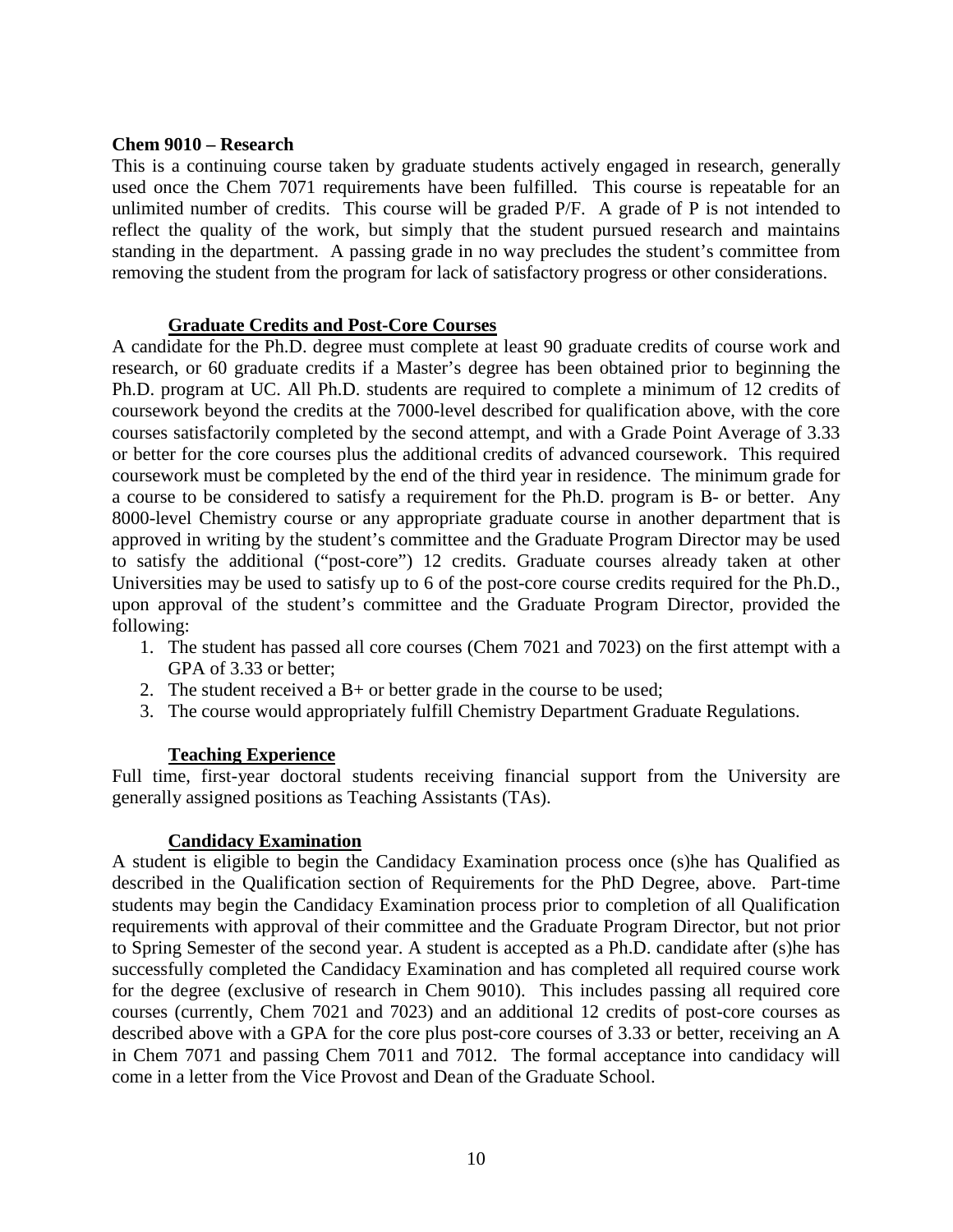The Candidacy Examination consists of two parts: (1) a Second Year Seminar that focuses on mastery of the literature related to the student's project and understanding of the context of their research project and; (2) a Third Year Seminar that focuses on demonstrating the student's creativity and originality in executing the research project. Each of these seminars, detailed below, will also provide a report on the progress made on the student's research project and must reflect the student's awareness of any safety issues associated with the research. The timing of the Seminars indicated below is for full-time students, and may be adjusted for part-time students or in the case of extenuating circumstances at the discretion of the graduate program director and the student's committee. Students should work with their committee on scheduling each Seminar during the semester prior to the target date, and at least two months in advance of it. For each part of the Candidacy Exam, the student should be available to meet with her/his committee for at least two hours.

#### **1)** *Second Year Seminar*

The purpose of the seminar is both to provide a progress report on the student's research to the student's Ph.D. Committee and to demonstrate the student's understanding of the context of his/her research project through mastery of the related literature.

Thus, the seminar will have a *strong emphasis on:*

- an in-depth knowledge of the literature that is relevant to the student's project;
- an in-depth understanding of the experimental techniques being used in the project;
- the progress to date on their dissertation research.

Students will incorporate into in the seminar a review of the pertinent literature, and should expect questions about this. The seminar will proceed in the sequence: student presentation, questions from the general audience, audience departs, then a private meeting and oral exam with the Committee.

This part of the Candidacy Examination is conducted by the student's Ph.D. Committee as a seminar prior to the end of February of the  $2<sup>nd</sup>$  Year. If the committee feels that the student has not demonstrated appropriate development for this point in her/his career, in terms of progress on their research, mastery of the literature in their field, and ability to present their work in a professional manner, the committee has two options depending on their view of the candidate's potential. The first is to remove the student from the Ph.D. program. The second is to advise the student of her/his shortcomings and give the student until the end of the semester in which this part of the examination was first attempted to work on the areas that need improvement, seeking additional guidance from the committee as needed, and improve to a satisfactory level. For students given a second attempt by the committee, the requirement will be repeated by the end of the semester, and if the goals of this requirement are not met, the student will be removed from the Ph.D. track. Depending on the nature of the weaknesses identified by the committee, it may, at its discretion, choose to repeat only the private meeting and oral exam part of the requirement.

This requirement must be finished and passed by the end of the Spring Semester of the second year or the student will be ineligible for the Ph.D. degree and further participation in the Candidacy Exams.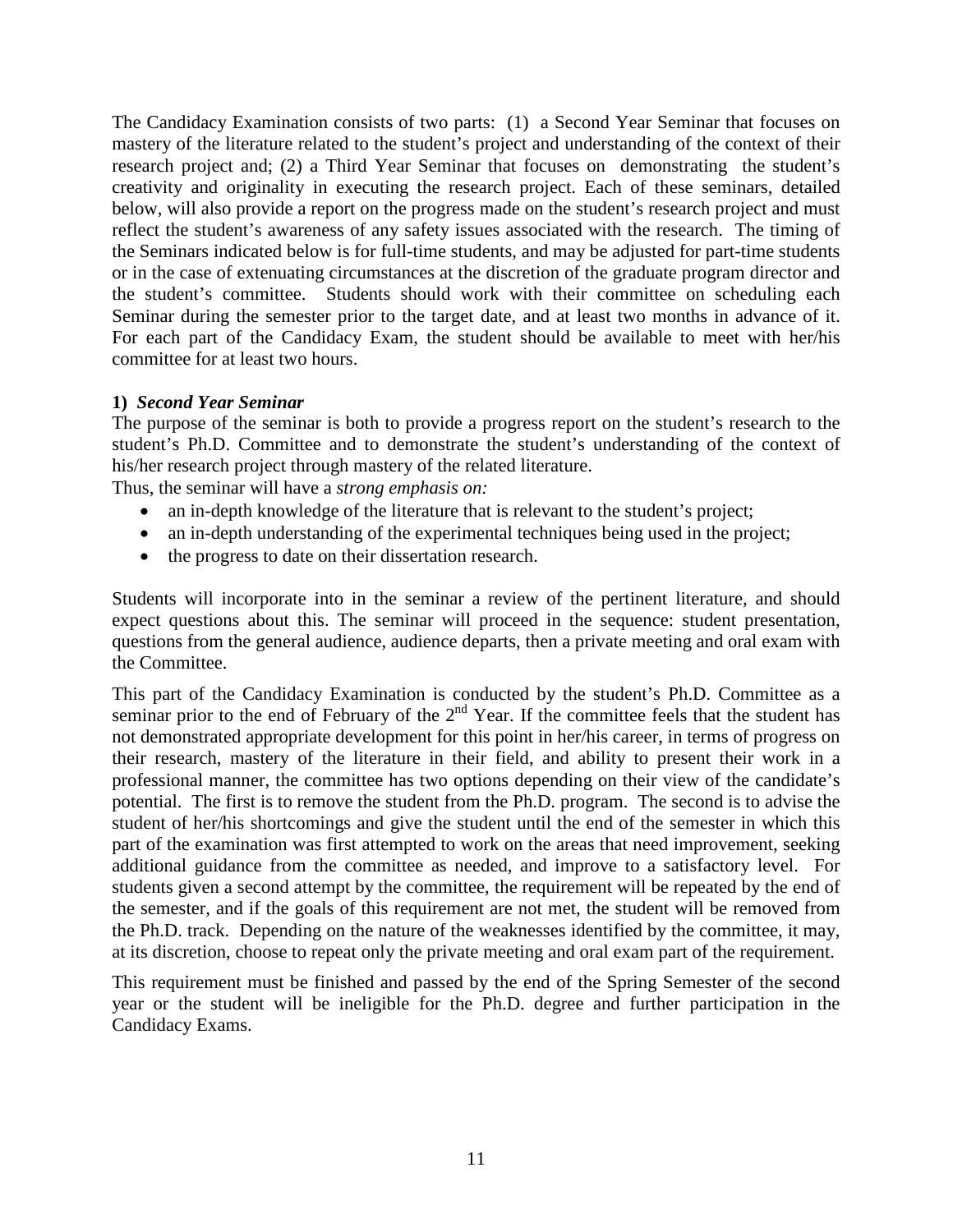#### **2)** *Third Year Seminar*

The purpose of this seminar is to provide a progress report on the student's research to the Committee and to demonstrate creative thinking and intellectual initiative on the part of the student in developing independent ideas within their research.

Each student in the Ph.D. program will present the Seminar describing the background and goals of the research undertaken and the progress achieved towards these goals. It should also express in some detail the plan for the remaining work. This seminar will place an emphasis on the creative and original ideas developed and/or proposed by the student on the implementation and direction of the research project. The student must demonstrate that (s)he has made a significant, independent, intellectual contribution to the project.

The entire seminar will proceed in the sequence: student presentation, questions from the general audience, audience departs, private meeting and oral exam with the Ph.D. Committee. The seminar examination will be scheduled as a Seminar during Fall Semester of the Third Year. If the committee feels that the student has not demonstrated appropriate development for this point in her/his career, in terms of progress on their research, original thinking and intellectual contributions to the project, and ability to present their work in a professional manner, the committee has two options depending on their view of the candidate's potential. The first is to remove the student from the Ph.D. program. The second is to advise the student of her/his shortcomings and give the student one additional semester to work on the areas that need improvement, seeking additional guidance from the committee as needed, and improve to a satisfactory level. For students given an additional semester by the committee, the requirement will be repeated during the following semester, and if the goals of this requirement are not met, the student will be removed from the Ph.D. track. Depending on the nature of the weaknesses identified by the committee, it may, at its discretion, choose to repeat only the private meeting and oral exam part of the requirement.

A student must successfully pass this requirement of the Candidacy Examination by the end of the Spring Semester of the third year in residence or (s)he will be deemed to have failed the Candidacy Examination and to be ineligible for the Ph.D. degree.

#### *Post-candidacy Evaluations*

After a student has successfully completed the Ph.D. Candidacy Examination and all required coursework, and thereby entered Candidacy, the University Graduate Regulations require that Candidates be evaluated at least annually to determine their fitness to continue in the program. The Department's evaluation takes the form of research seminars similar to the Third Year Seminar described above. Thus, the seminar proceeds in the sequence: student presentation, questions from the general audience, audience departs, private meeting and discussion with the PhD Committee. The Committee will then determine whether the candidate has demonstrated satisfactory progress to be allowed to continue toward the Ph.D.

As for the Third Year Seminar, the student will be expected to describe the background and goals of the research undertaken and the progress achieved towards these goals. Most importantly, a detailed plan for the remaining work should be presented and discussed.

The post-Candidacy seminars must take place within one year after entering Candidacy, and within one year annually thereafter. It is recommended that it be given as early in each year as the progress of the research permits. A student must successfully pass this requirement by the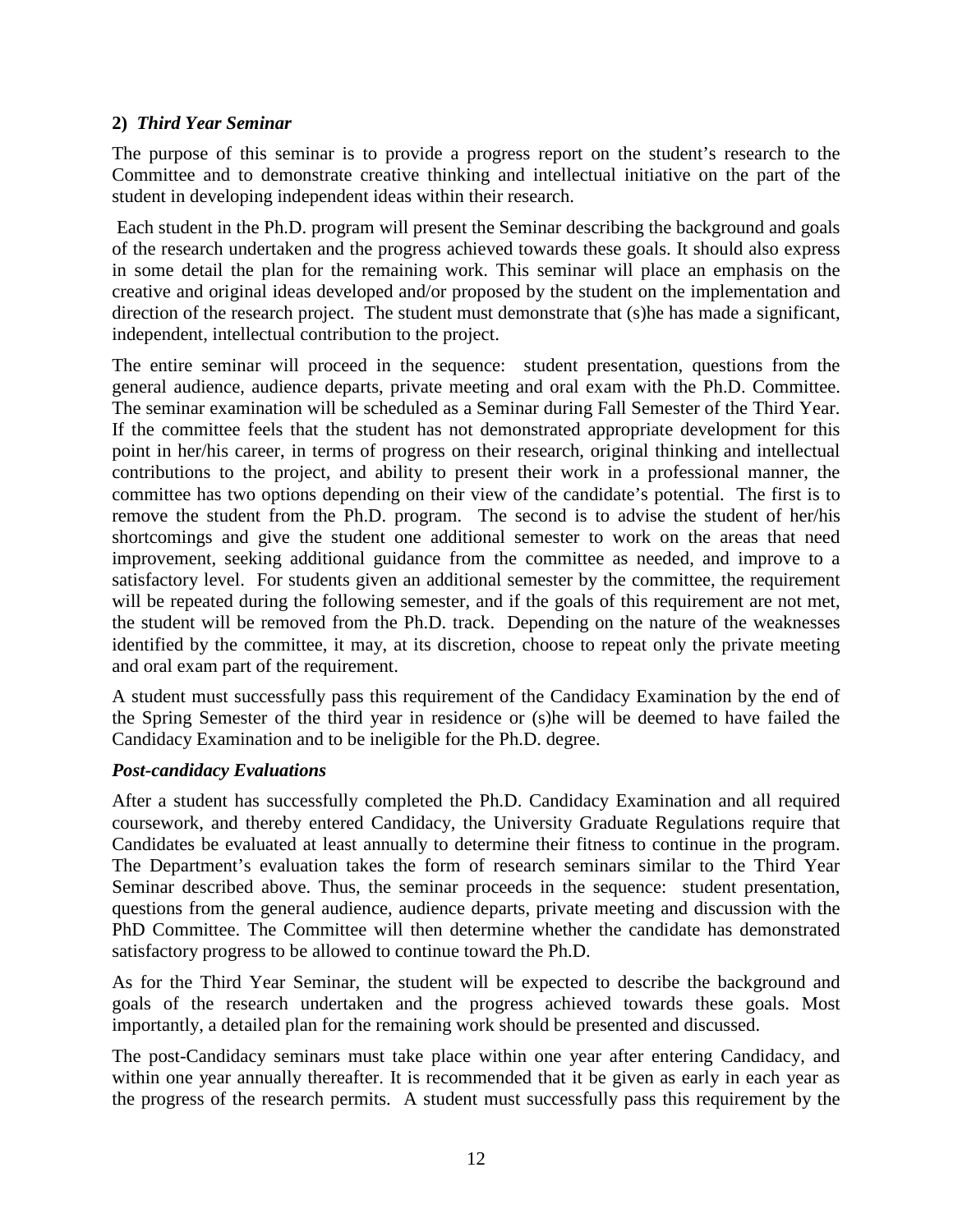end of each year of residence after obtaining Candidacy or (s)he will be deemed to have failed the Ph.D. program and to be ineligible for the Ph.D. degree.

#### **Dissertation and Public Defense**

Once the student has successfully entered Candidacy, as described above, and completed a research project that the student and his/her Advisor agree will form the basis for an acceptable dissertation, the student will take the following steps toward producing and defending a dissertation. The dissertation shall embody the results of original research, give evidence of high scholarship, and constitute a publishable contribution to knowledge.

 1) When work on a chosen topic is nearing completion and before the dissertation is prepared, the student, in consultation with his/her Research Advisor, shall prepare a detailed summary (including pertinent experimental data) of his/her work. The summary shall be delivered to all members of the student's Ph.D. Committee. The student may then schedule a pre-dissertation presentation (the 'closed defense') before his/her Ph.D. committee, which shall take place no less than one week after the Committee has received the summary, and no less than six weeks before the anticipated Public Defense.

2) After the committee has approved the pre-dissertation presentation and laboratory work on the project has been completed, the student shall then prepare a complete draft of the dissertation. When this draft is completed to the satisfaction of the student and his/her Advisor, copies shall be distributed to all members of the student's graduate committee. Within two weeks each committee member shall either (a) approve the dissertation in form and content (this does not constitute final approval of the dissertation for submission) or (b) consult with the student and his/her Advisor regarding revisions. After the dissertation has been tentatively approved by all members of the student's committee, the student may begin the process of scheduling the Public Defense. **The appropriate form must be signed by each member of the committee indicating that the dissertation is ready to be defended, and by the Graduate Program Director, before the Public Defense may be officially scheduled.**

3) A final draft of the dissertation shall be produced in the electronic form required by the Graduate School. The student should obtain a graduation packet from the Office of the Vice Provost and Dean of the Graduate School. This contains detailed instructions for the graduation process, including all necessary forms, relevant deadlines, and the rules that govern the submission of the dissertation. These will include the form of submission, fees, and timelines. An additional copy of the dissertation must be presented to each Research Advisor in the Advisor's medium of choice.

4) When all other requirements are fulfilled, the student will present a Public Defense of his/her dissertation before his/her Committee and all others who wish to attend. Consult the University Graduate Handbook for further details on the University's requirements regarding the Public Defense.

It is highly recommended that after a student is admitted to candidacy, (s)he complete all degree requirements (including writing and obtaining final approval of the dissertation) prior to leaving the Department, i.e., discontinuing full-time status. In unusual circumstances, a student may leave the Department before completing all requirements. In this case, the student shall either obtain a "Departmental Leave of Absence" or be evaluated at least annually by the Committee. The Department recognizes that a student may encounter personal circumstances that require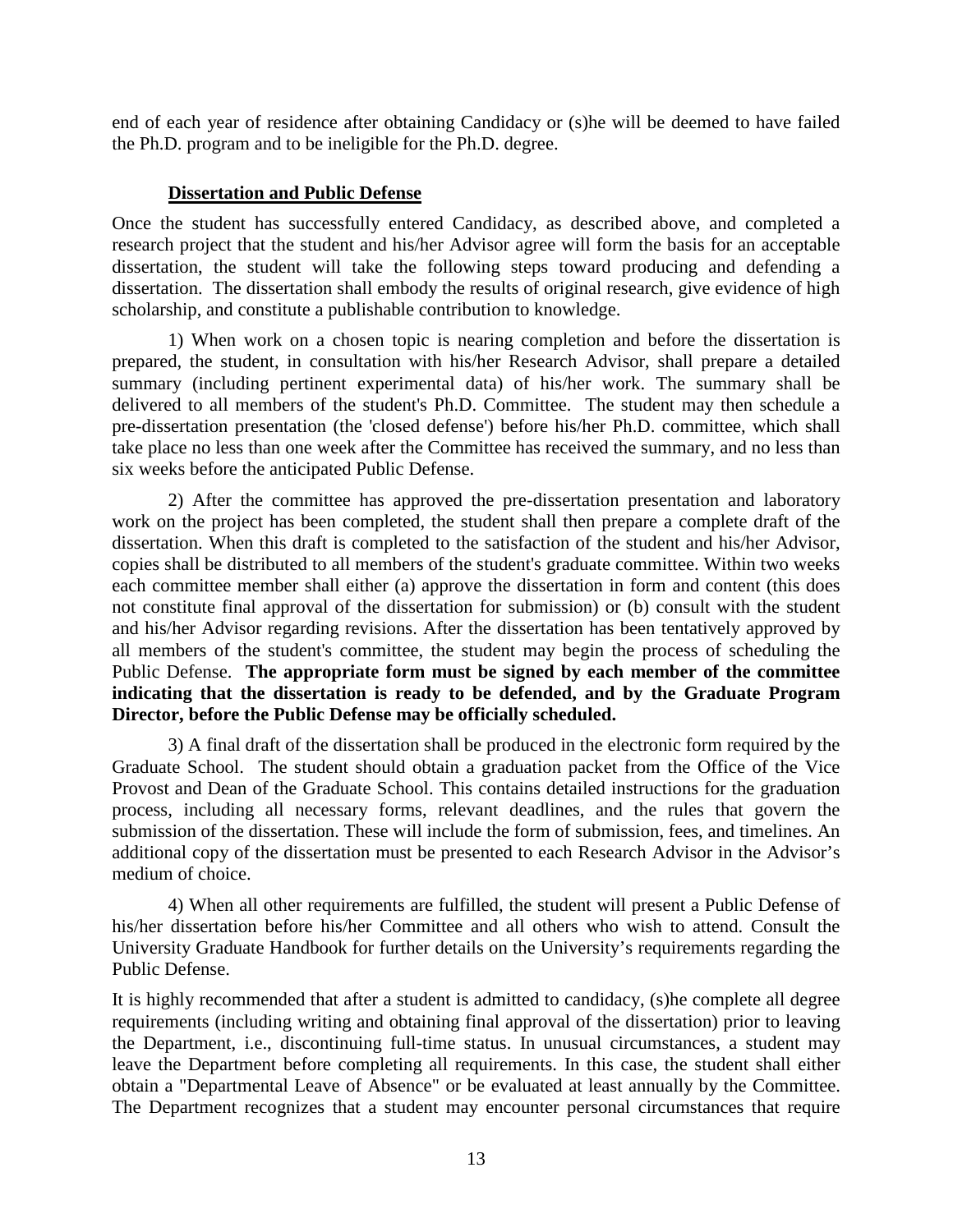interruption of his/her degree program. In such cases, the student has the right to petition the Department Head for a "Departmental Leave of Absence." After conferring with the student's committee, the Department Head may grant such a leave that would normally encompass (a) a waiver of any or all Departmental regulations for a specific period of time, and (b) an assurance to the student that Departmental degree requirements already fulfilled by the student will be accepted upon return. In the case of a Departmental Leave of Absence, the student must still register for at least 1 credit per year to maintain status as a graduate student. If a student anticipates an absence of more than 1 year, an official leave of absence should be requested from the Graduate School.

### **SECTION C – Research Advisor Selection and Committees**

#### **Selection of a Research Problem and Advisor**

Working hard at something in which one is not really interested is a fate to be avoided if possible. For this reason, the student should be sure that his/her choice of research problem is determined, insofar as possible, by his/her fundamental interest in the subject. Since the student will be associated with the Research Advisor for a long period of arduous work this choice must be given serious consideration. During the first semester of graduate work, beginning graduate students are advised to acquaint themselves with all faculty members of the Chemistry Department and to ascertain their research interests. In addition to the required steps described below, this can be accomplished by visiting the faculty web pages, attending seminars presented by members of the various research groups, and talking to the graduate students in the research groups.

Ideally, the research problem should originate with the student. In practice, however, professors ordinarily suggest possible problems and the student selects one of them. If any student has in mind a problem on which (s)he would like to work, (s)he should discuss it with the faculty member to whose interest it is most closely related. If the problem is judged to be sufficiently well defined, and if the faculty member is willing to direct it and is accepting new students, the problem may be worked on for a thesis or dissertation. Even if (s)he has his/her own problem in mind, or has come with the expectation of working with a particular professor, the student is still required to go through all of the steps described below before making his/her decision.

#### **Procedure**

1) Each faculty member who is accepting new graduate students will give a brief presentation about their research group and available research problems to the first year students. These presentations are scheduled during the first part of the Fall Semester. Attendance is mandatory for all first year graduate students planning to undertake research (that is, all thesis-track M.S. and all Ph.D. students). A student whose TA or course schedule interferes with attendance should discuss options with the Graduate Program Director before the first of these faculty presentations.

2) Once these faculty presentations have concluded, each first year student must confer with a minimum of three faculty members to discuss the available research problems in their group. This requirement is complied with by having the faculty members, after the consultation, sign the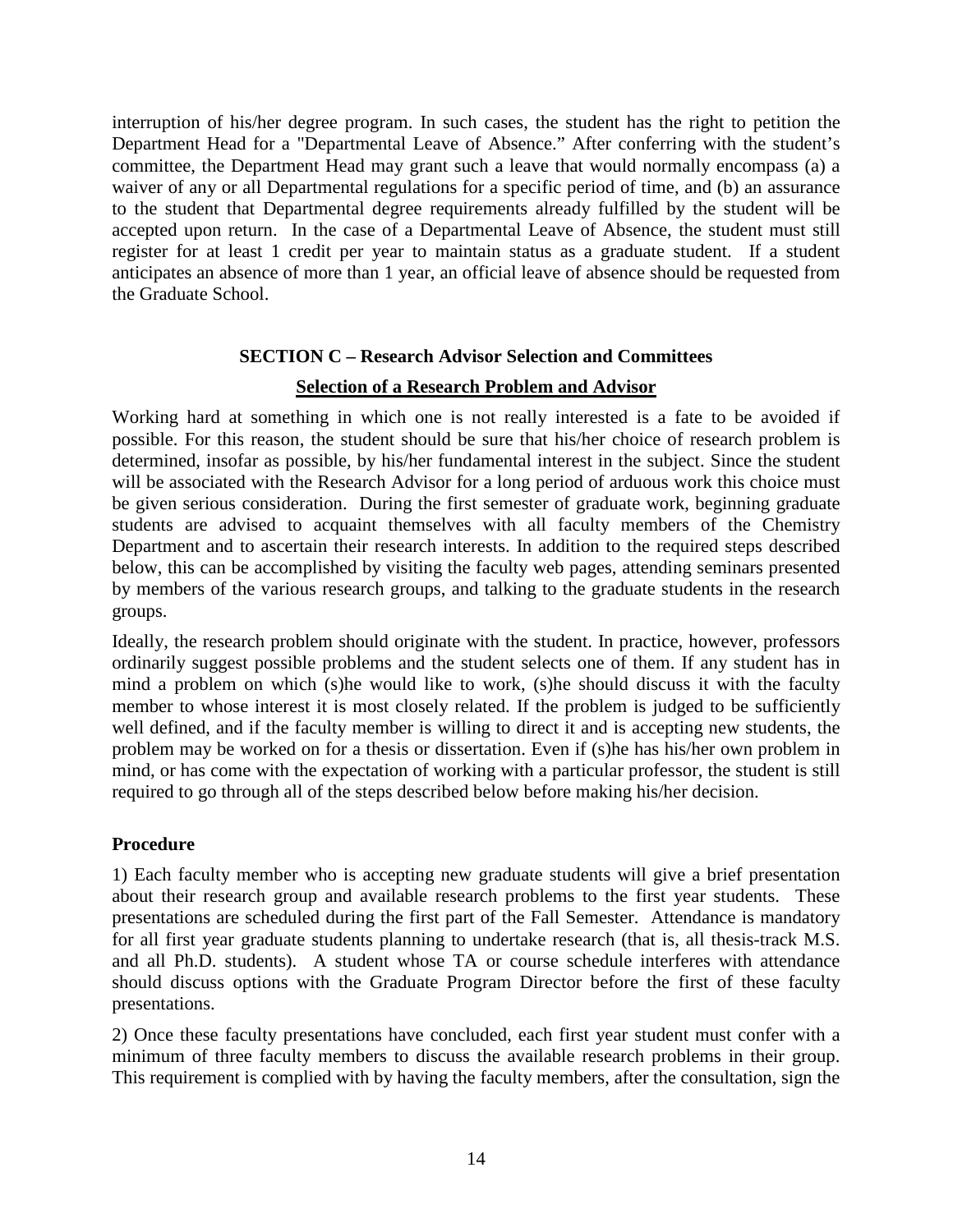sheet appended to these regulations. Only faculty members who have been interviewed by the student may be requested as potential advisors in the selection process.

3) When the necessary conferences have been held, the student will select at least three preferred Research Advisors from amongst the faculty interviewed, list them in order of preference on the sheet, and return it to the Graduate Program Director. This must be completed no later than the beginning of Finals Week of the first semester of residence (generally the Fall Semester).

4) The Graduate Program Director will determine whether the faculty members are able and willing to accept the student. If so, the arrangements will be completed, and the student, the student's new Research Advisor, and all faculty members who have been consulted will be informed of the decision so that there may be no uncertainty about how matters stand. It is expected that the selection process will be completed by the first Friday of classes of the second semester of residence (generally the Spring Semester). *Failure to be admitted into a research group by the end of the student's second semester in the program is grounds for removal from the Ph.D. program.*

Students who enter with the MS degree are expected to follow this procedure. When, however, a student continues from an MS problem to a Ph.D. problem (upon approval by the Graduate Admissions Committee) without a change of Research Advisor, no consultation with other faculty members is required.

#### **Changing Research Advisor**

Students are not allowed to change research groups once they have been admitted to candidacy. A student who has not yet been admitted to candidacy and is contemplating changing research advisor must inform the Department Head of this prior to pursuing any other steps toward such a change. The student may not discuss with any faculty member the possibility of moving into that faculty member's group until the Department Head has granted permission for this discussion. The student must first discuss with the Department Head the reasons for the desired change and possible new research groups. The student must then discuss the change one-on-one with each member of her/his committee who will then meet with the Graduate Program Director to make a non-binding recommendation to the Department Head as to the appropriateness of the change in advisor. The Department Head will discuss with each potential new advisor their ability and willingness to accept the student into their group before approving any change. Students contemplating a change in advisor are reminded that the five-year limit to University funding of their stipend and tuition is not extended due to changing research groups, and that failure to be accepted into a new research group is grounds for dismissal from the program.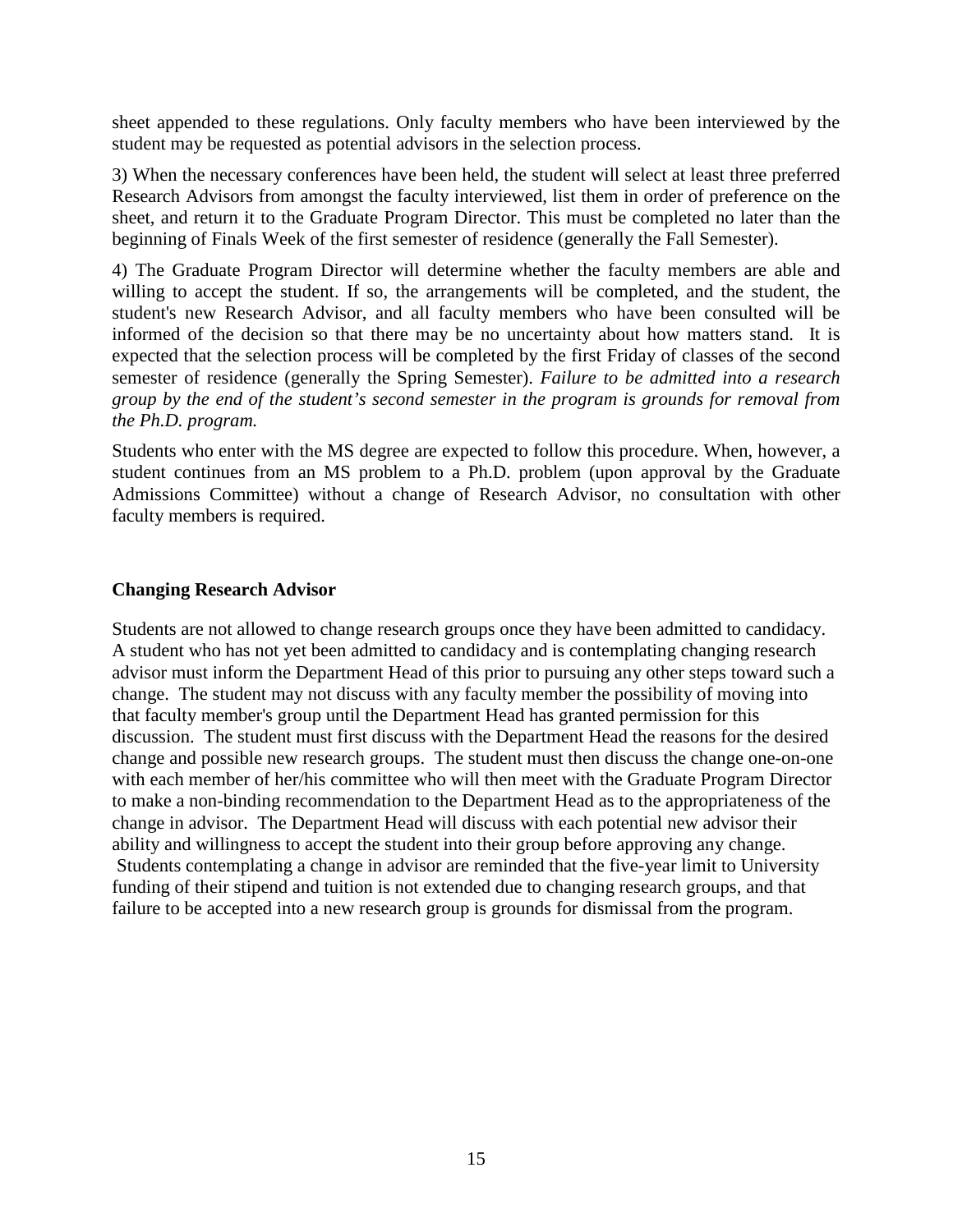#### **Graduate Committees**

#### **M.S. Degrees**

All Committees for students seeking the M.S. degree shall be appointed by the Department Head and shall consist of at least two full-time members of the Faculty. For students pursuing thesis-M.S. degrees, the Advisor shall chair the Committee and a third committee member shall be appointed. If non-members of the Department are appointed, the majority of members shall still be from the Department of Chemistry. The Committee shall administer the final evaluation and, if appropriate, shall rule on approval of the thesis.

#### **Ph.D. Degrees**

Committees for Ph.D. students shall be appointed by the Department Head upon recommendation of the student's Advisor(s), who shall also chair the Committee. The Ph.D. Committee shall consist of a minimum of three full-time, tenure-track members of the Chemistry Faculty; Research faculty in the Chemistry Department may also serve as committee members or co-chairs. If faculty members of other departments are appointed, the Committee shall still have the majority of members from the Chemistry Department. Once the student has attained candidacy, the student's Ph.D. Committee will be appointed formally by the Vice Provost and Dean of the Graduate School, upon recommendation of the Department Head. The Chair of the Ph.D. Committee is the student's dissertation advisor. Adding a member from outside the Department (including outside the University) that is involved in the student's research or provides relevant expertise is encouraged.

#### **SECTION D – Limitations on Eligibility and Support**

#### **Continuing Financial Support and Eligibility**

There will be times when determination of a student's satisfactory progress will be made and thus eligibility to continue in the degree program and/or receive financial support. (Students entering the program other than at the beginning of the Fall Semester shall count their full-time residence from the beginning of the first Fall Semester in attendance.) The rules below apply to full-time students in the Ph.D. program. M.S. students are not generally offered ongoing financial support, but may receive support at the discretion of the Graduate Program Director if the need to fill a TA position should arise, or at the discretion of the student's Advisor if grant support is available. Continuing financial aid is always dependent upon satisfactory discharge of contractual obligations in both teaching and research.

- At the end of the Spring Semester of the first year in the graduate program, support for the subsequent academic year from University funds will be offered only if (s)he passes the core courses (Chem 7021 and 7023) with grades of B- or better, with a GPA for the completed core courses plus at least one 8000-level course of at least 3.00. A student in the Ph.D. program who fails to qualify for support based on this rule automatically becomes ineligible for the Ph.D. program.
- At the end of the Fall Semester of the second year of residence, in order to continue in the Ph.D. program and remain eligible for financial support, a full-time student will have obtained a B- or better in each of the core courses with a combined GPA of 3.00 or better, passed 7011 and 7012, and received an A in Chem 7071.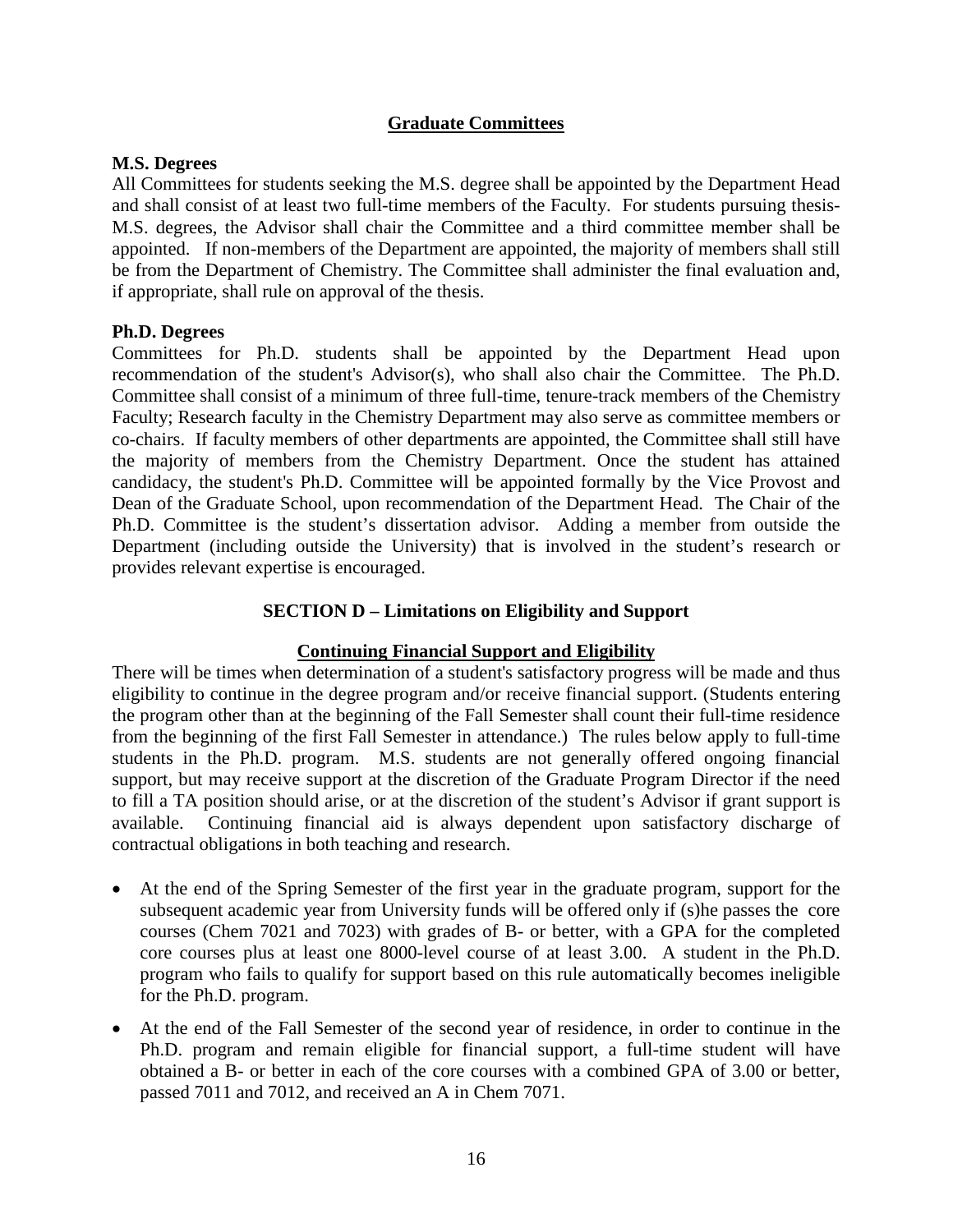- A student must successfully pass all requirements for Candidacy within the required time period, usually by the end of the Third Year, to remain eligible for the Ph.D. degree and financial support.
- A student who has reached candidacy must pass each annual evaluation to remain eligible for the Ph.D. program and financial support.
- If at any time a student's Committee feels that his/her ability to complete an adequate dissertation should be formally evaluated, a meeting of the Committee and the student will be scheduled for such purpose. At that meeting the student will present a report on research already done and an outline of that anticipated. The Committee shall then make a recommendation to the faculty for its action, which may include removing the student from the Ph.D. program.
- University Financial Support will not generally be offered to Ph.D. students beyond the fifth year of residence.

Note: A student declared ineligible for the Ph.D. program at any time may complete a thesis-M.S. program, provided (s)he has maintained eligibility for that degree as described in the Requirements for the Master's Degree section, but will not be considered for readmission to the Ph.D. program.

#### **Time limits**

There is no formal candidacy for the Master's degree (M.S.); a student becomes a candidate for the M.S. upon acceptance by the Graduate Admissions Committee and matriculation into the M.S. program of the Department. However, to maintain status as a graduate student and be eligible for the M.S., students must register for one credit each academic year during the Fall Semester. A student following either Plan A or B toward the M.S. in Chemistry must complete all requirements no later than five years from the date of matriculation into the M.S. program. Students intending to receive the M.S. from the Department of Chemistry are responsible for ensuring that all of the requirements have been met, and that the procedures of the Graduate School have been carried out properly and on time. The dates by which application for graduation must be filed are available in the main office of the Department of Chemistry and the Graduate School web page.

The doctoral degree will be granted for no less than the equivalent of three years of full-time graduate study. All doctoral students must be enrolled for at least 10 graduate credits during each of two semesters within a span of four consecutive semesters, including the summer semester. After admission into candidacy for the doctoral degree, registration and fee payment for at least one semester credit in each academic year is required if candidacy is not to lapse. All requirements for the doctoral degree must be completed within nine consecutive academic years of the date of matriculation into the program.

#### **SECTION E – Special Rules and Provisions**

The Department of Chemistry joins with the University of Cincinnati in reaffirming its policy that discrimination on the basis of race, religion, national origin, sex, sex orientation, handicap, or age will not be practiced in any of its activities. Complaints involving abridgment of this policy should be addressed to the Office of Equal Opportunity.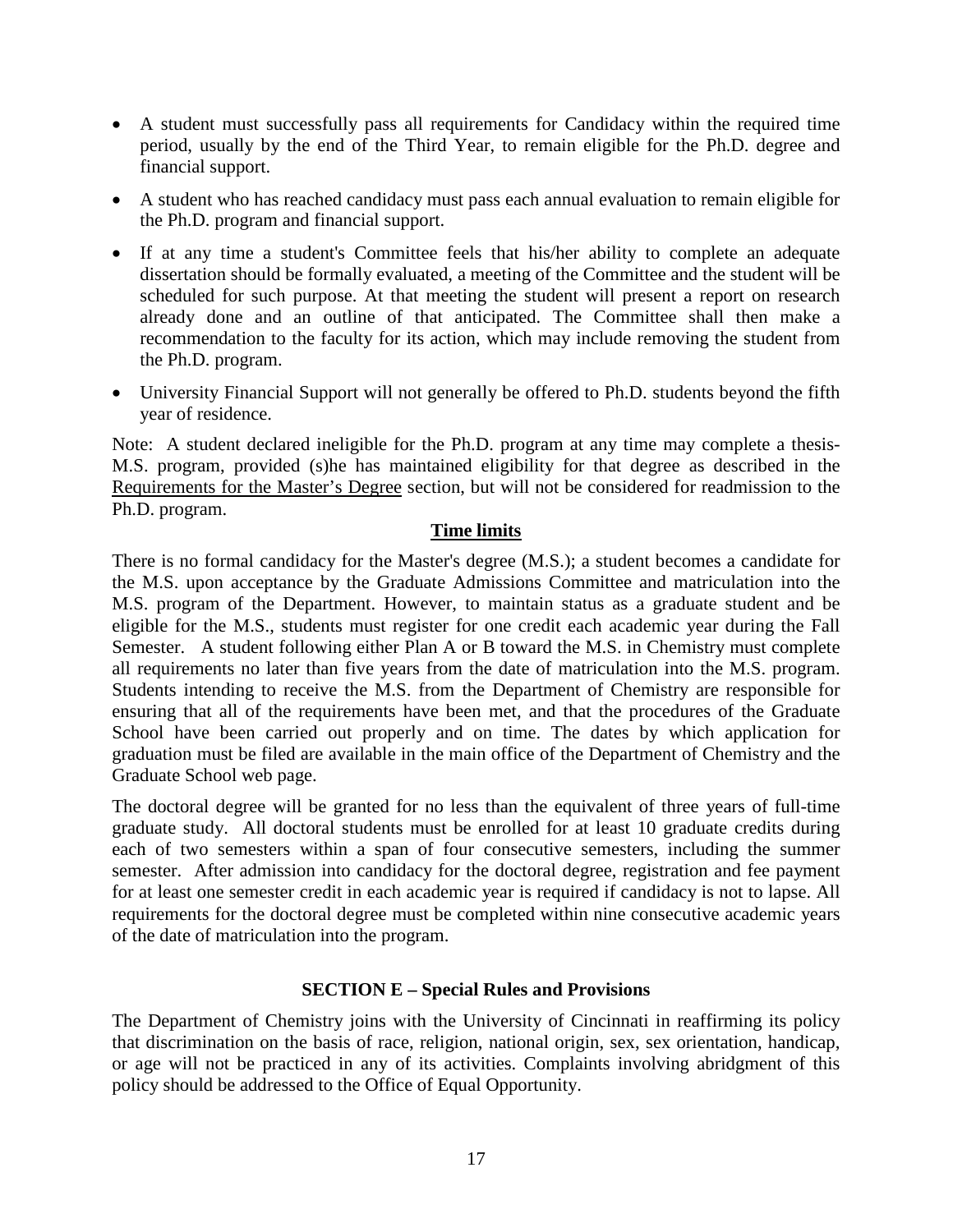Students, once enrolled, have the right to review their educational records, except as excluded by law, including the student file maintained in the Department office. In order to gain a review of these records, along with appropriate explanation or interpretation, the student should first address the Department Head. Should the student encounter any difficulty in obtaining the kind of review requested, the question should be referred to the Dean of the McMicken College of Arts and Sciences, and/or to the Office of the Registrar. The student file in the Department office will be treated with confidentiality, so that the only access afforded university faculty or staff is on a need-to-know basis.

The University of Cincinnati has well-defined grievance procedures for resolving specific problems and issues. Students are referred to the University Graduate Handbook, which is available on the Graduate School web site, [www.grad.uc.edu.](http://www.grad.uc.edu/)

Academic dishonesty in any form is a serious offense and cannot be tolerated in the Chemistry Department, or the academic community. Dishonesty in any form, including cheating, plagiarism, deception of effort, falsification of data or results, or unauthorized assistance may result in a failing grade in a course and/or suspension or dismissal from the Graduate Division.

A student may be dismissed from the Graduate Program of the Department of Chemistry by action of the Faculty for professional malfeasance, or an academic record that does not meet the standards of the M.S. program.

Failure to properly carry out responsibilities associated with a TA position to which the student is assigned, or commission of dishonesty or other inappropriate behaviors regarding those responsibilities including grading and interactions with students, may result in loss of further support as a TA and/or dismissal from the program, at the discretion of the Chemistry Department's Graduate Appointments Committee. While serving as a TA, graduate students are not allowed to accept payment for tutoring UC students in Chemistry, whether those students are taking the specific course assigned to the TA or not.

Repeated or egregious safety violations may result in immediate expulsion from the graduate program in Chemistry.

It is Department policy that, consistent with the policies of most funding agencies including federal agencies, original research materials and documentation, (research notebooks, spectra, electronic files, etc.) remain with the Advisor when a student leaves that group. The student may make copies of documentation for his/her records.

**Revision: August, 2017**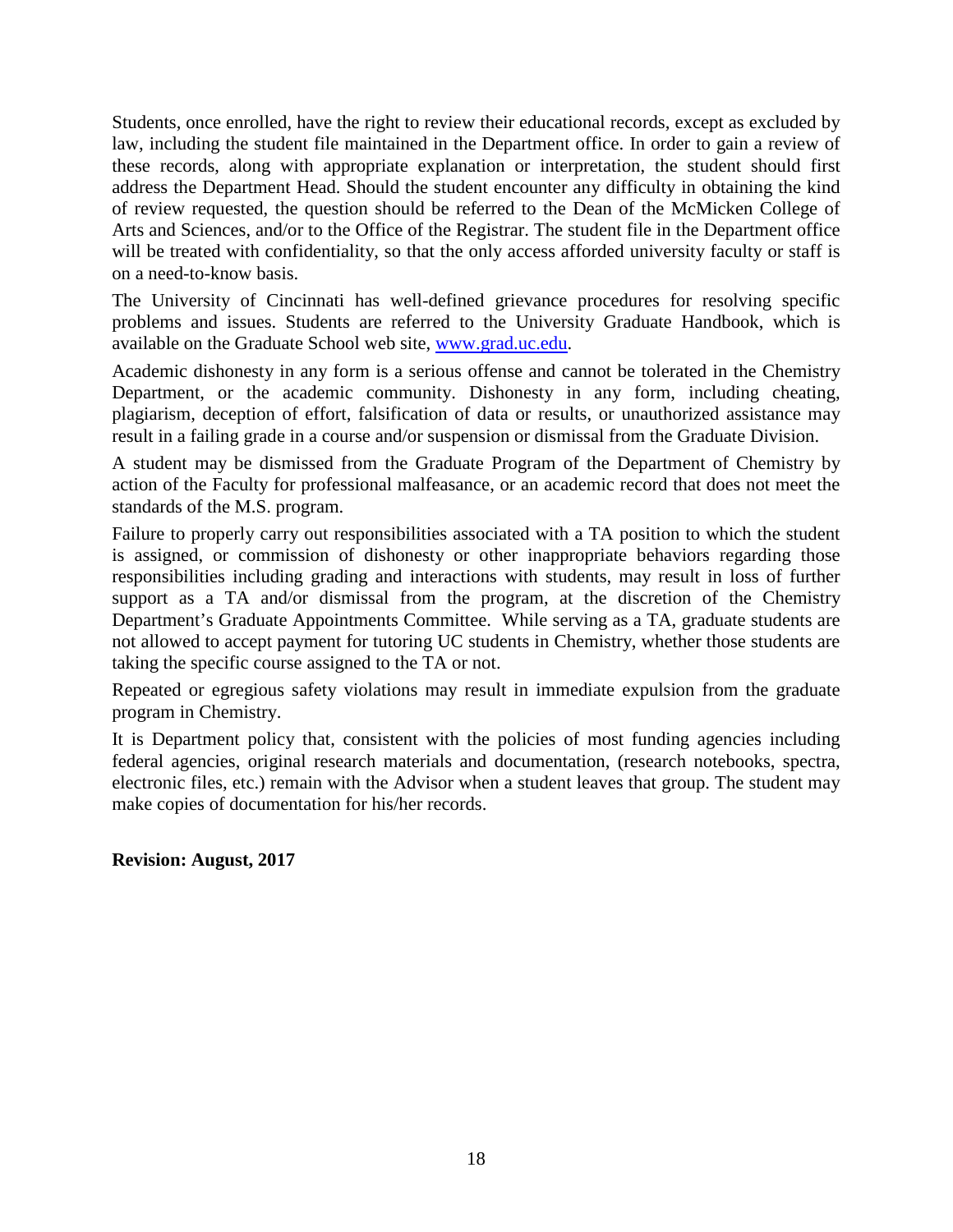#### **DEPARTMENT OF CHEMISTRY CHANGE OF ADVISOR CLEARANCE FORM**

This form must be completed before a student is considered to have officially changed research advisors.

#### a) **Consultation with the Department Head**

Department Head

\_\_\_\_\_\_\_\_\_\_\_\_\_\_\_\_\_\_\_\_\_\_\_\_\_\_\_\_\_\_

#### b) **Student Certification**

I understand that any funding which was available through my original research group stays with that group and does not follow me. I further understand that the time frame for eligibility for Departmental funding (5 years for a PhD) does not increase due to changing my research advisor.

#### c) **Business Office**

- 1. All laboratory and office keys have been returned
- 2. All other borrowed equipment has been returned
- 3. Stockroom charge cards have been returned

\_\_\_\_\_\_\_\_\_\_\_\_\_\_\_\_\_\_\_\_\_\_\_\_\_\_\_\_\_\_ Manager of Service

#### d) **Stockroom**

- 1. All tools have been returned
- 2. All other borrowed equipment has been returned

#### e) **Research Lab**

- 1. All equipment has been returned to the original advisor
- 2. Original research materials and documentation such as research notebooks, spectra etc., have been turned over to the original advisor.
- 3. Work areas have been cleaned, glassware washed etc.
- 4. Hazardous materials have been turned over to the original advisor or properly disposed of.

\_\_\_\_\_\_\_\_\_\_\_\_\_\_\_\_\_\_\_\_\_\_\_\_\_\_\_\_\_\_ Original Research Advisor

#### f) **Chemistry Graduate Program Director**

\_\_\_\_\_\_\_\_\_\_\_\_\_\_\_\_\_\_\_\_\_\_\_\_\_\_\_\_\_\_ Graduate Program Director

Graduate Student

\_\_\_\_\_\_\_\_\_\_\_\_\_\_\_\_\_\_\_\_\_\_\_\_\_\_\_\_\_\_

\_\_\_\_\_\_\_\_\_\_\_\_\_\_\_\_\_\_\_\_\_\_\_\_\_\_\_\_\_\_ Storekeeper

Name Date **Date**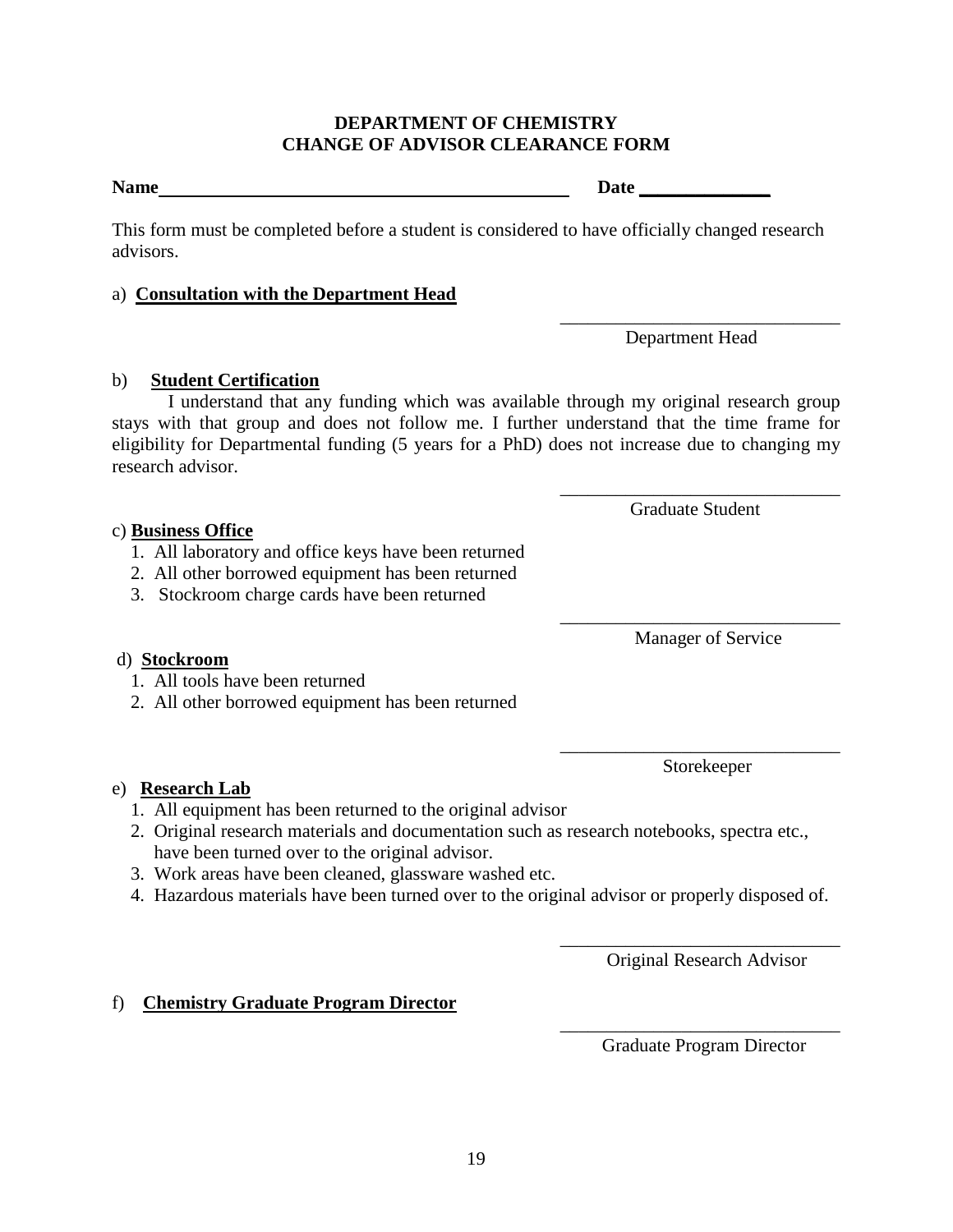### **Request for Permission to take a Course Outside of the Chemistry Department**

This form is only required for courses which are NOT part of the normal curriculum.

|                   |        | request that I be allowed to take the |
|-------------------|--------|---------------------------------------|
| following course: |        |                                       |
| Department        | Number | Title                                 |
| Reason:           |        |                                       |

| <b>Approval by Dissertation Advisor:</b> | YES  | NO. |
|------------------------------------------|------|-----|
| Signature/Date:                          |      |     |
|                                          |      |     |
| Approval by Graduate Program Director:   | YES. | NO. |
| Signature/Date:                          |      |     |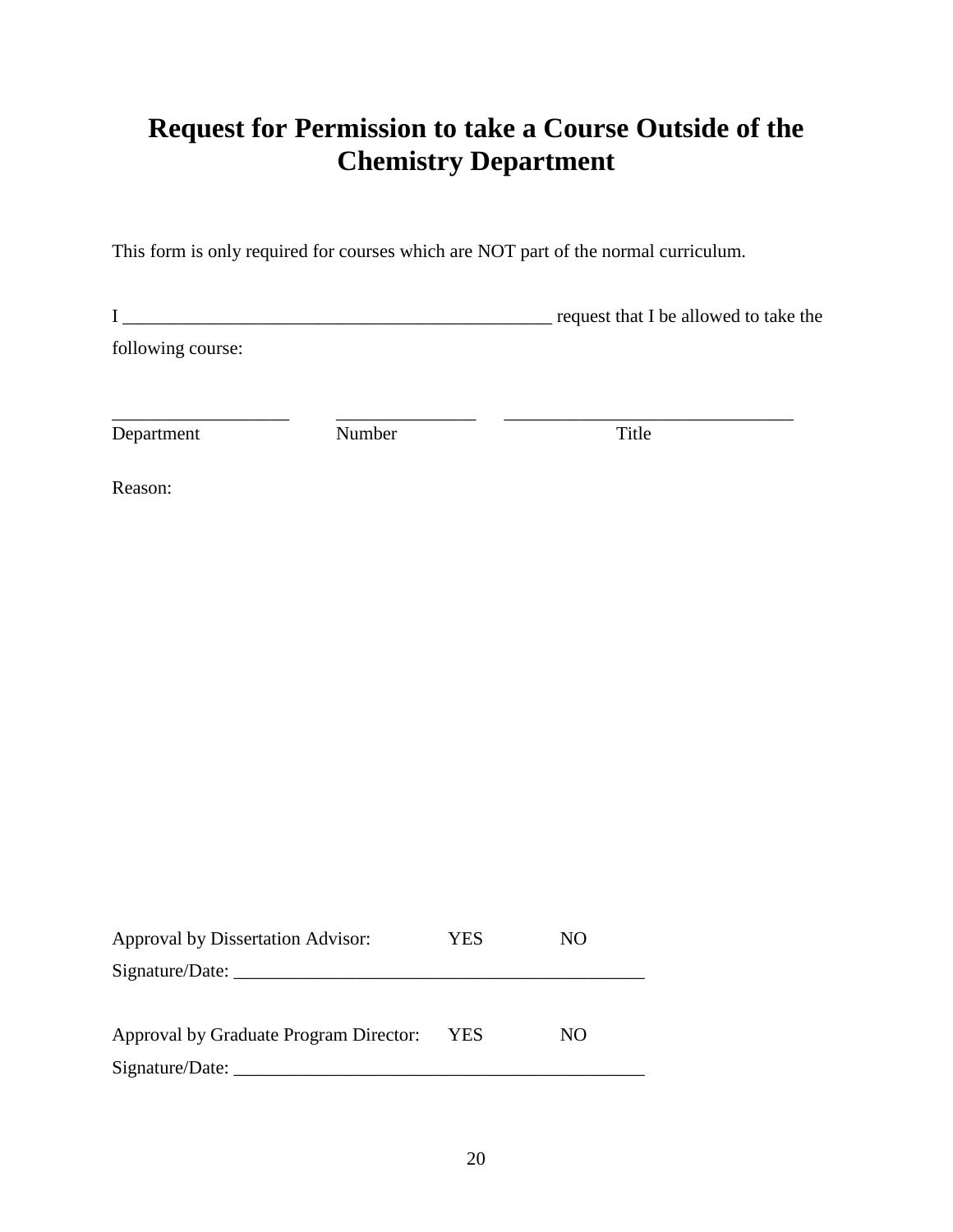# **Appointment of a Dissertation Committee Alternate**

| Because of travel schedules it is impossible for the PhD committee of |          |
|-----------------------------------------------------------------------|----------|
| to meet in a timely fashion. As a result Professor                    | has been |
| appointed as an alternate for Professor                               |          |

All committee members are in agreement with this change.

| Date                    |  |
|-------------------------|--|
| Student                 |  |
| Chair                   |  |
| <b>Missing Member</b>   |  |
| <b>Alternate Member</b> |  |
| <b>Other Member</b>     |  |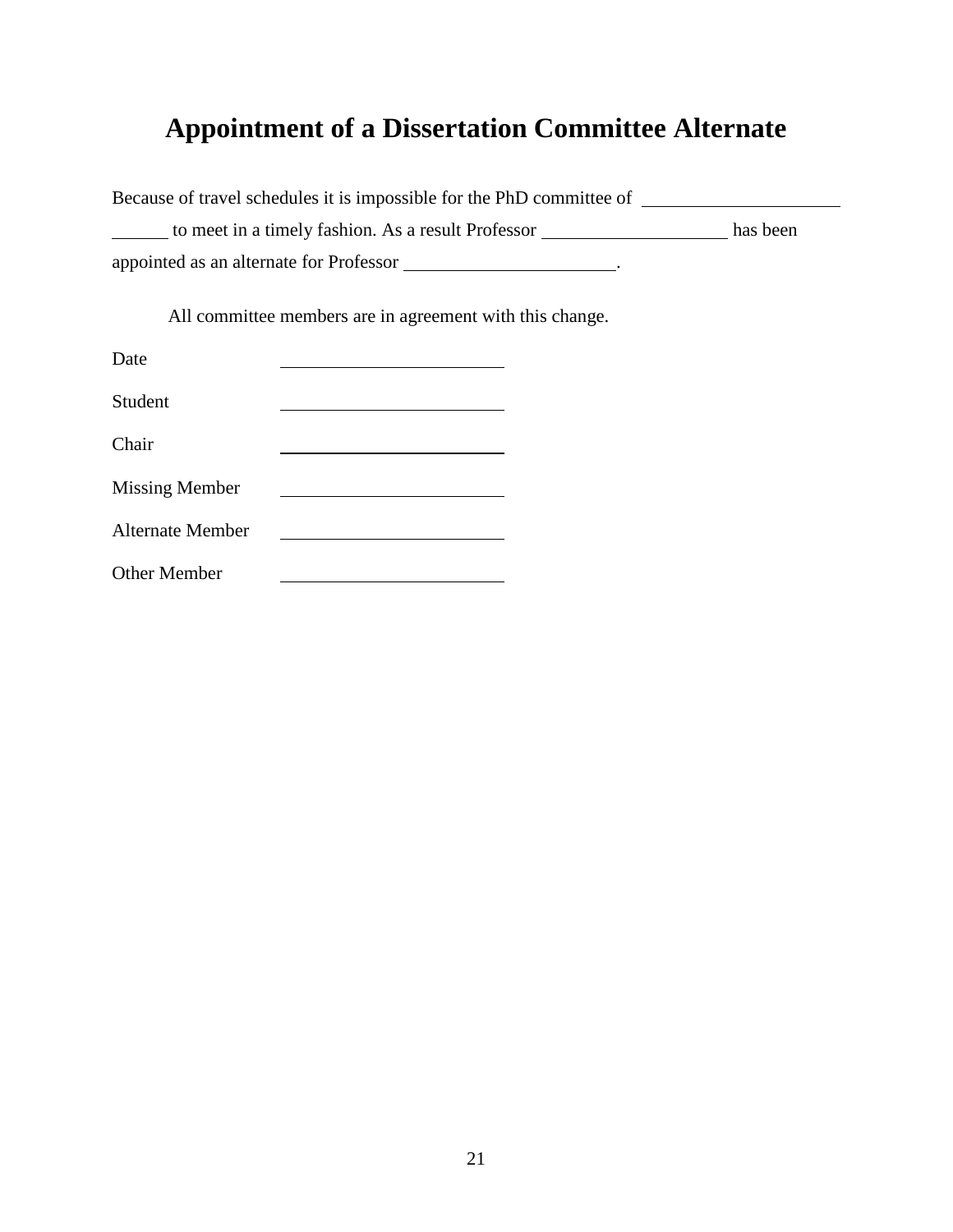### **Dissertation Defense Schedule**

| <b>GENERAL INFORMATION:</b> |                         |
|-----------------------------|-------------------------|
| <b>STUDENT'S NAME</b>       |                         |
| <b>DATE</b>                 |                         |
| <b>DISSERTATION TITLE:</b>  |                         |
|                             |                         |
|                             |                         |
|                             |                         |
| DEFENSE INFORMATION:        | <b>COMMITTEE NAMES:</b> |
| <b>LOCATION</b>             | <b>CHAIR</b>            |
| <b>DATE</b>                 |                         |
| <b>TIME</b>                 |                         |
|                             |                         |

PREVIOUS DEGREES (EXCLUDING Associate Degrees)

### **THIS FORM NEEDS TO BE DELIVERED TO THE MAIN CHEMISTRY OFFICE TWO WEEKS BEFORE YOUR SCHEDULED PUBLIC DEFENSE TO GET THE POSTING DONE IN TIME.**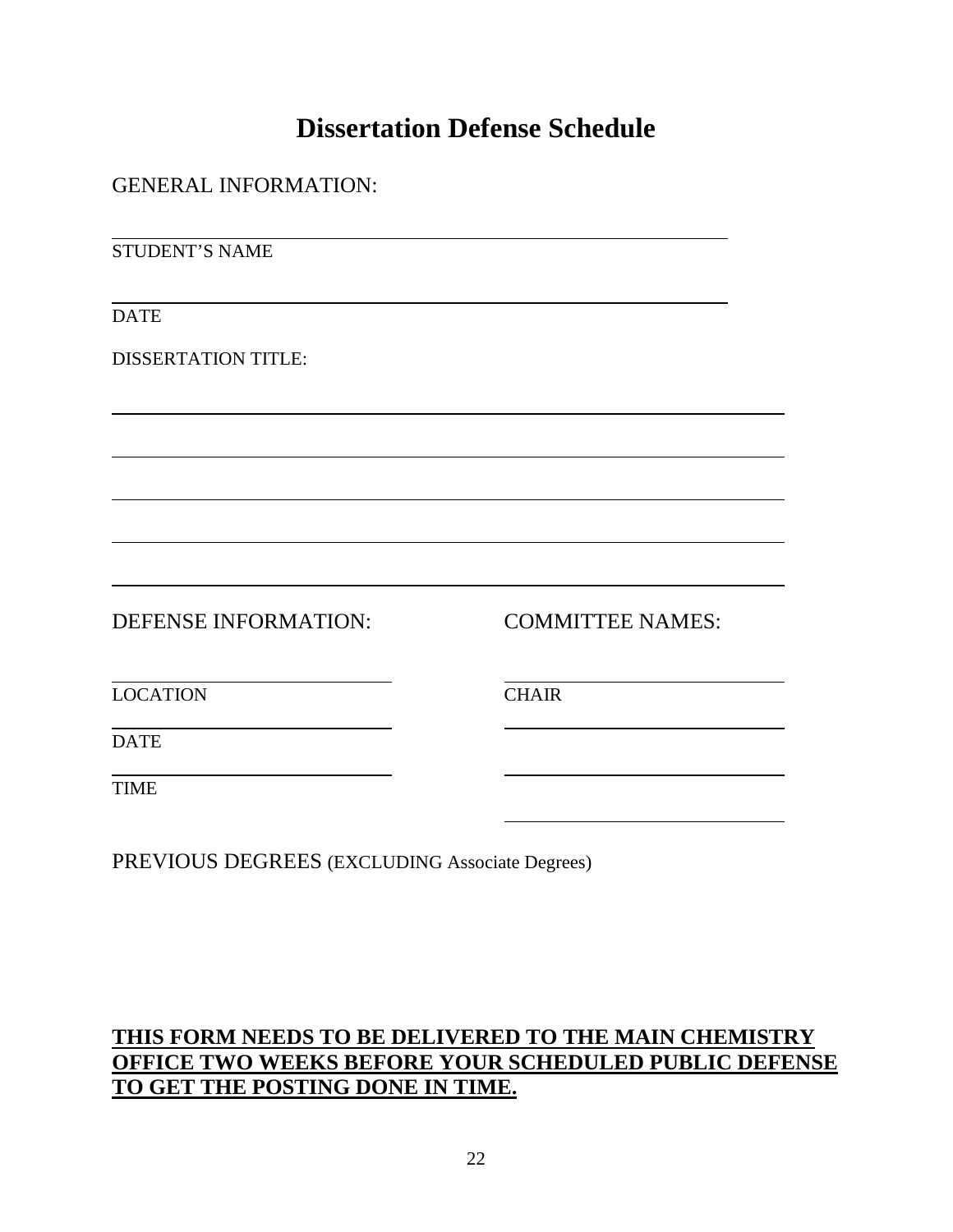### **Authorization to Schedule Public Defense of Dissertation**

Candidate's Name

As a member of the above named candidate's committee, I have received and read a copy of the candidate's dissertation and approve it in form and content. There appear to be no *major* issues remaining to be addressed in the dissertation before it will be suitable for submission to the University. *This form does NOT constitute final approval of the dissertation; it only provides authorization to schedule the Public Defense.*

| <b>Committee Chair (Dissertation Advisor) Signature</b>    | Date |
|------------------------------------------------------------|------|
| Committee Member Signature                                 | Date |
| Committee Member Signature                                 | Date |
| Committee Member Signature (if committee has four members) | Date |

Based on the recommendation of the candidate's committee, indicated above, the candidate is authorized to schedule the Public Defense of the dissertation.

Graduate Program Director Signature Date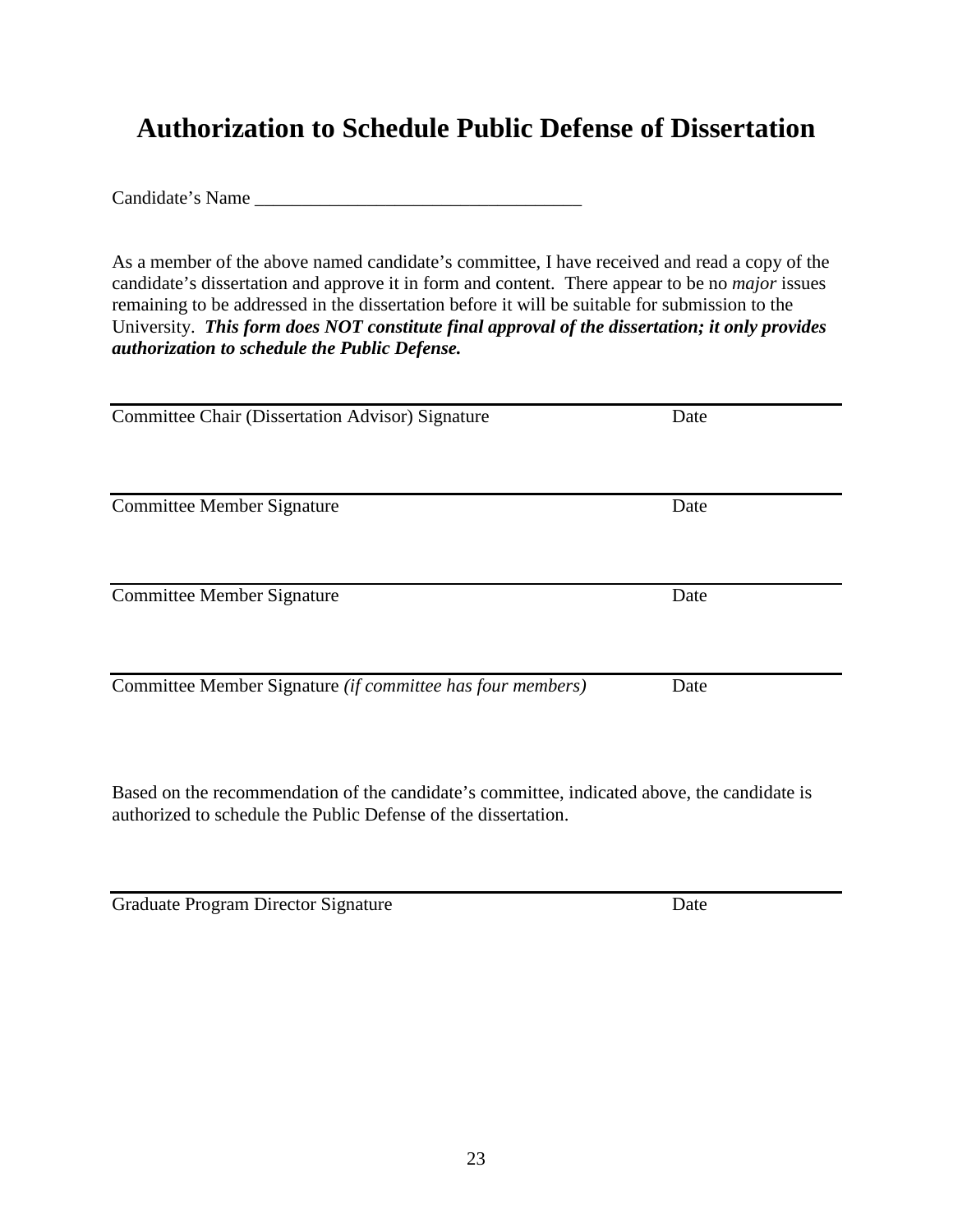| <b>Name</b>              | <u> 1989 - Andrea Andrew Maria (h. 1989).</u> |                                                        |  |
|--------------------------|-----------------------------------------------|--------------------------------------------------------|--|
| <b>Date</b>              |                                               |                                                        |  |
| <b>Committee Members</b> |                                               |                                                        |  |
|                          |                                               |                                                        |  |
|                          |                                               |                                                        |  |
|                          |                                               |                                                        |  |
|                          |                                               | Defense was ________ Successful _________ Unsuccessful |  |
|                          |                                               | <b>Special Instructions to the Student</b>             |  |

### **Results of the Closed Defense of Dissertation**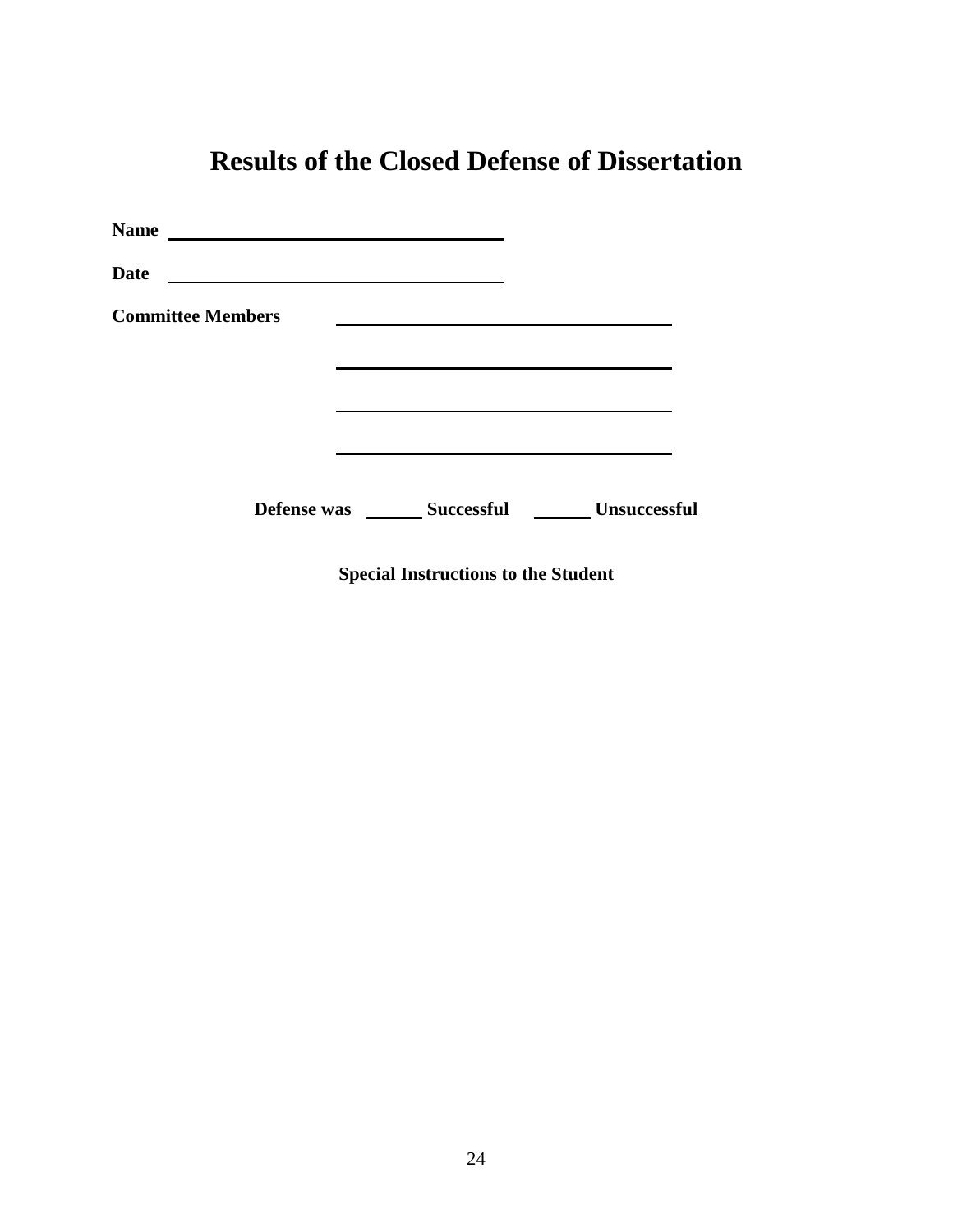### **Post-Candidacy Evaluation and Seminar**

The Graduate School of the University of Cincinnati requires that all Ph.D. Candidates be evaluated by their committee at least annually.

\_\_\_\_\_\_\_\_\_\_\_\_\_\_\_\_\_\_\_\_\_\_\_\_\_\_\_\_\_\_\_\_\_\_\_\_\_\_\_\_\_\_\_\_(Candidate's Name) presented a seminar on her/his dissertation research and met with her/his committee on \_\_\_\_\_\_\_\_\_\_\_\_\_\_\_\_\_(Date).

The Committee listed below evaluated the Candidate and has determined that the candidate has **Passed / Failed** (circle one) the evaluation of whether (s)he is making appropriate progress to continue toward the Ph.D. degree.

Faculty Present:

\_\_\_\_\_\_\_\_\_\_\_\_\_\_\_\_\_\_\_\_\_\_\_\_\_\_\_

\_\_\_\_\_\_\_\_\_\_\_\_\_\_\_\_\_\_\_\_\_\_\_\_\_\_\_

\_\_\_\_\_\_\_\_\_\_\_\_\_\_\_\_\_\_\_\_\_\_\_\_\_\_\_

\_\_\_\_\_\_\_\_\_\_\_\_\_\_\_\_\_\_\_\_\_\_\_\_\_\_\_\_\_\_\_\_\_\_\_\_\_\_\_\_ (Chair of Committee)

Comments:

Signature of Committee Chair\_\_\_\_\_\_\_\_\_\_\_\_\_\_\_\_\_\_\_\_\_\_\_\_\_\_\_\_\_\_\_\_\_\_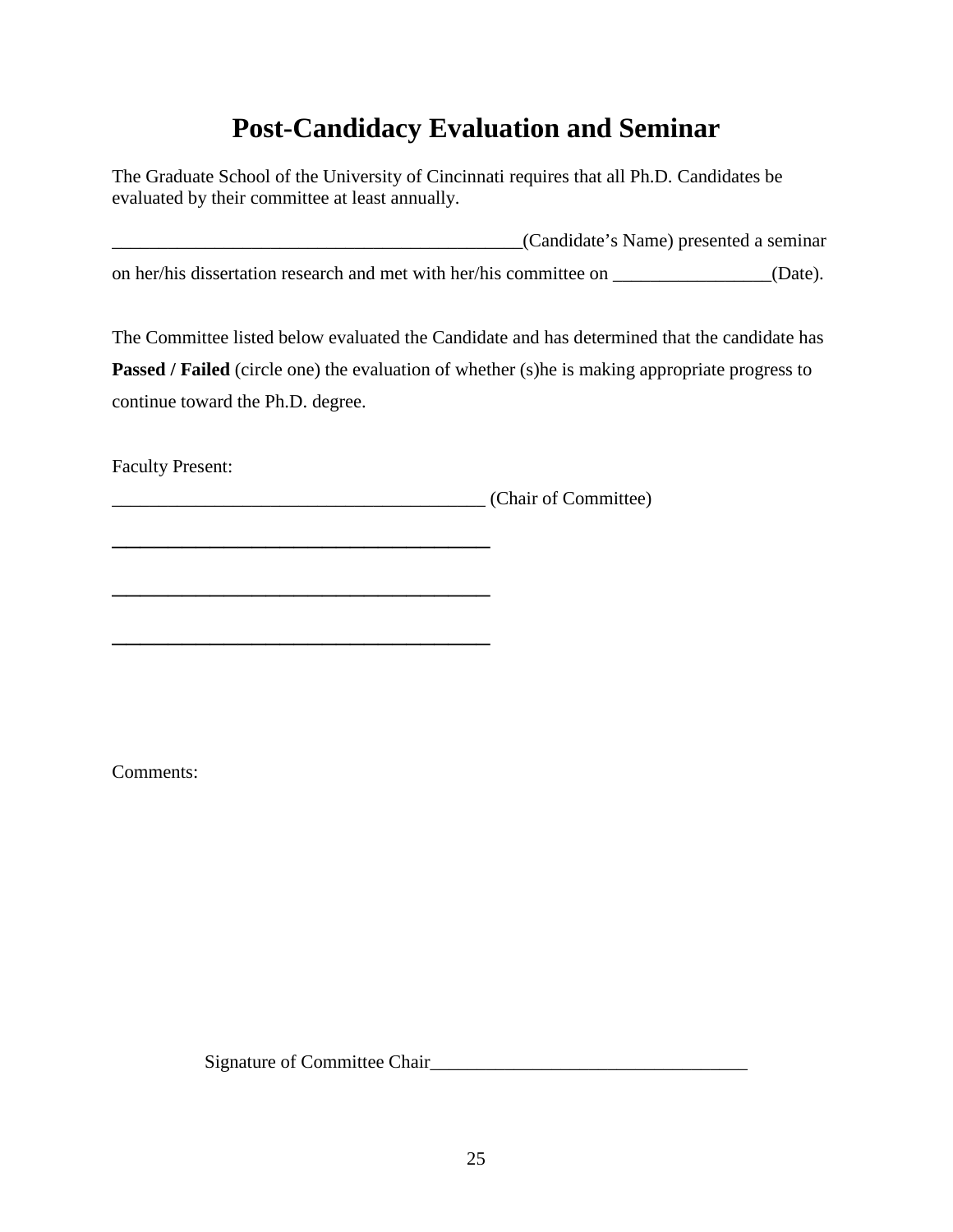# **3rd Year Dissertation Topic Seminar**

| <b>STUDENT</b>            |                                                                                  |  |
|---------------------------|----------------------------------------------------------------------------------|--|
| TITLE                     |                                                                                  |  |
|                           | ,我们也不会有什么。""我们的人,我们也不会有什么?""我们的人,我们也不会有什么?""我们的人,我们也不会有什么?""我们的人,我们也不会有什么?""我们的人 |  |
|                           |                                                                                  |  |
|                           |                                                                                  |  |
|                           |                                                                                  |  |
|                           |                                                                                  |  |
|                           | <b>Result of Presentation</b>                                                    |  |
|                           | Pass Fail                                                                        |  |
| <b>Signature of Chair</b> | <u> 1980 - Jan Barnett, fransk politik (d. 1980)</u>                             |  |
| <b>Faculty Present</b>    |                                                                                  |  |
|                           |                                                                                  |  |
|                           |                                                                                  |  |
|                           |                                                                                  |  |
|                           |                                                                                  |  |
|                           |                                                                                  |  |

Evaluation Criteria **1. Depth/breadth of background preparation for seminar**

- **2. Progress on dissertation research**
- **3. Depth/breadth of understanding of dissertation research**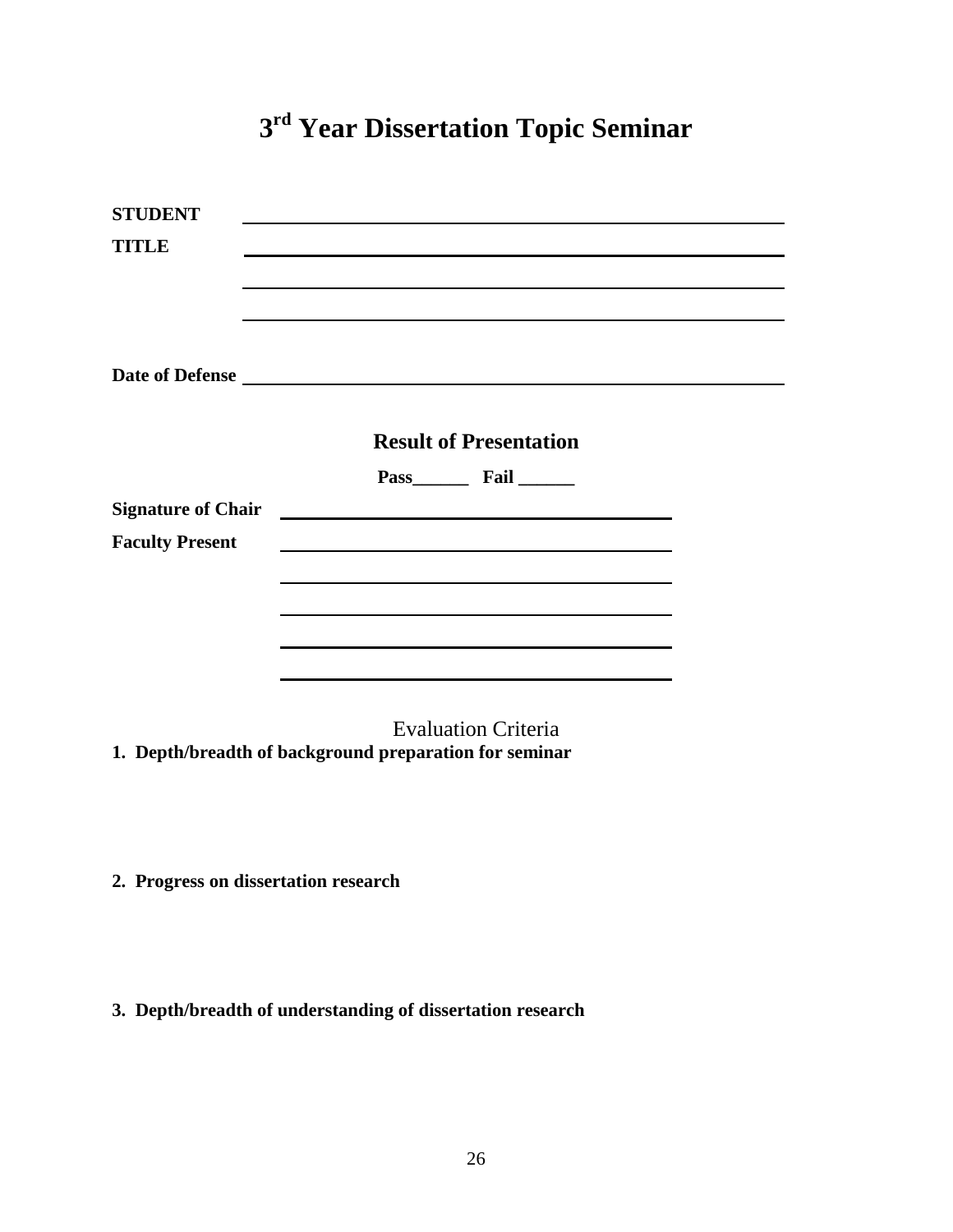**4. Extent of plans for future for dissertation research**

**5. Extent and quality of independent intellectual contribution to the implementation of the project so far.**

**6. Originality and creativity of independent ideas on the direction of the project.**

**7. Quality of oral presentation (e.g., organization, clarity, graphics, appropriateness of literature citation, poise, length, balance)**

**8. Response to questions (e.g., accuracy, appropriateness, whether convincing, defensive/combative, knowledgeable)**

**9. Inclusion and understanding of safety-related issues in the presentation.**

**Areas for Improvement:**

**Additional Comments:**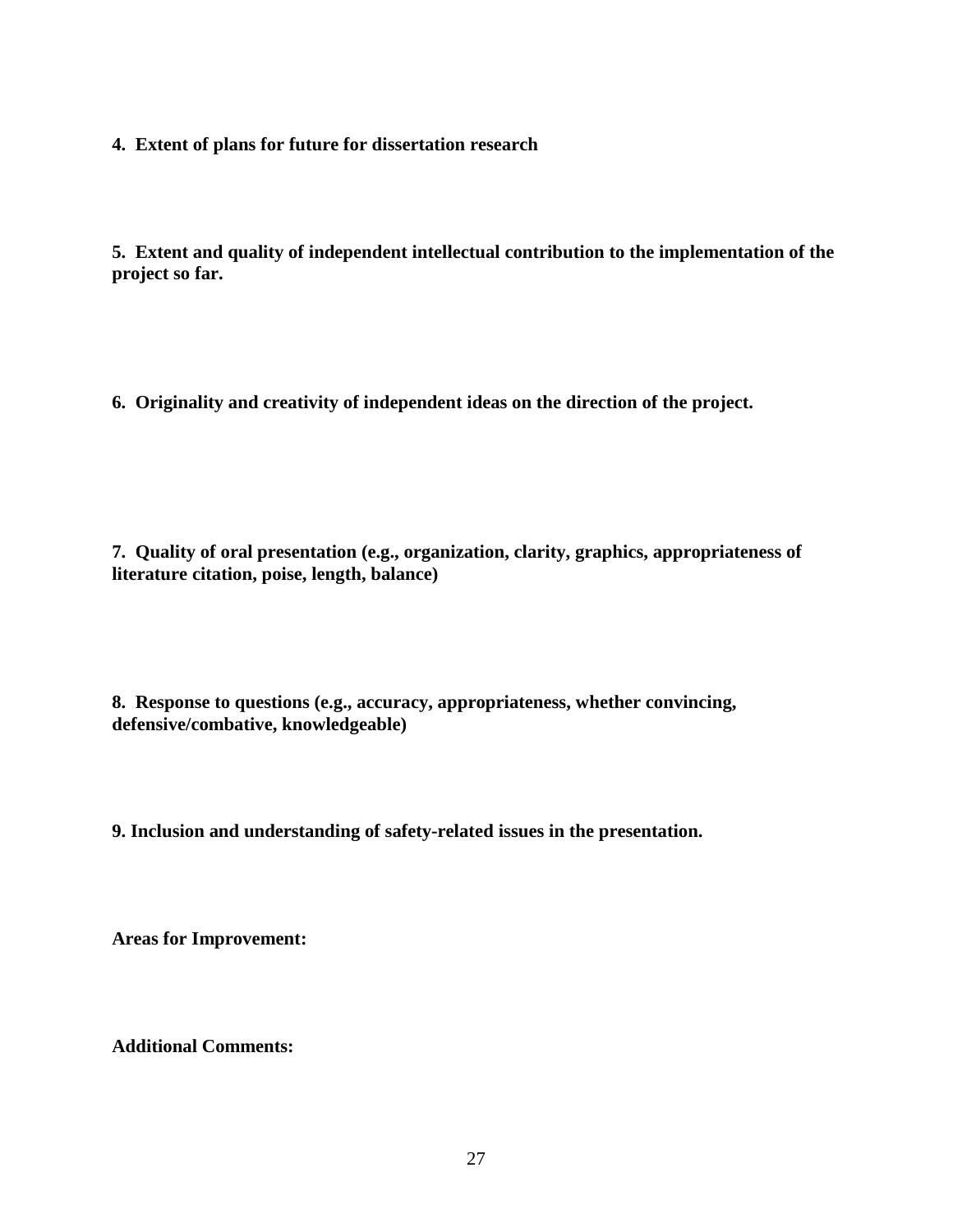**2nd Year Research Seminar**

| <b>STUDENT</b>            |                                                                                                                      |  |
|---------------------------|----------------------------------------------------------------------------------------------------------------------|--|
| TITLE                     | <u> 1989 - Johann John Stone, markin sanadi amerikan bahasa dalam kemasana dalam kemasana dalam kemasana dalam k</u> |  |
|                           |                                                                                                                      |  |
|                           |                                                                                                                      |  |
|                           |                                                                                                                      |  |
|                           | Date of Defense                                                                                                      |  |
|                           |                                                                                                                      |  |
|                           | <b>Result of Presentation</b>                                                                                        |  |
|                           | Pass Fail                                                                                                            |  |
| <b>Signature of Chair</b> |                                                                                                                      |  |
| <b>Faculty Present</b>    |                                                                                                                      |  |
|                           |                                                                                                                      |  |
|                           |                                                                                                                      |  |
|                           | <u> 1989 - Johann Stoff, amerikansk politiker (* 1908)</u>                                                           |  |
|                           |                                                                                                                      |  |
|                           |                                                                                                                      |  |
|                           | <b>Evaluation Criteria</b>                                                                                           |  |

**1. Thoroughness of literature review**

- **2. Ability to relate current thesis research to previous work in this and related fields**
- **3. Appropriate context for research direction**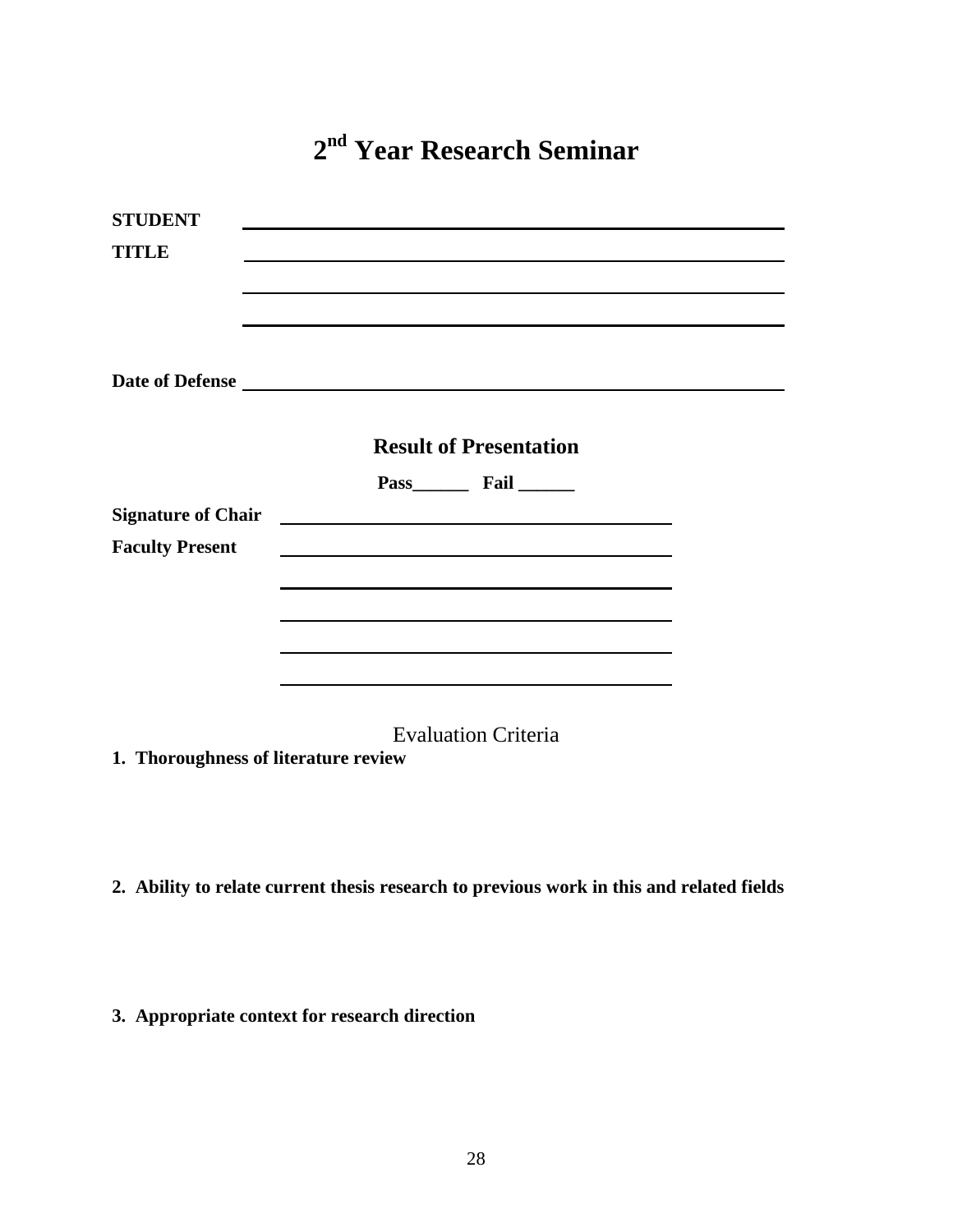**4. Progress on dissertation research**

**5. Depth/breadth of understanding**

**6. Extent of plans for future**

**7. Quality of oral presentation (e.g., organization, clarity, graphics, appropriateness of literature citation, poise, length, balance)**

**8. Response to questions (e.g., accuracy, appropriateness, whether convincing, defensive/combative, knowledgeable)**

**9. Inclusion and understanding of safety-related issues in the presentation.**

**Areas for improvement:**

**Additional comments:**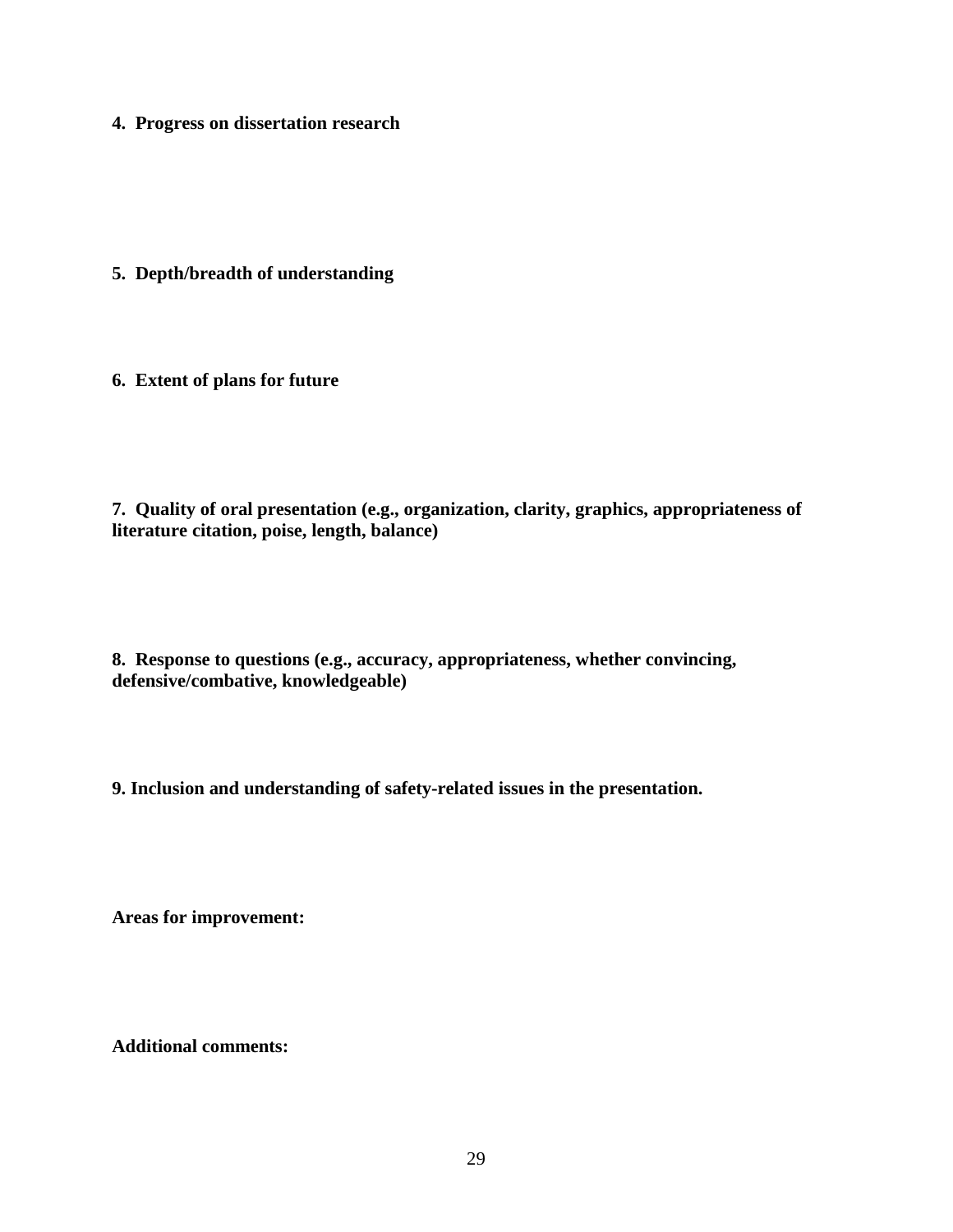## **Chemistry 7071 Presentation**

| <b>STUDENT</b>            |                                                                                                                       |
|---------------------------|-----------------------------------------------------------------------------------------------------------------------|
| <b>TITLE</b>              |                                                                                                                       |
|                           |                                                                                                                       |
|                           |                                                                                                                       |
|                           |                                                                                                                       |
|                           |                                                                                                                       |
|                           |                                                                                                                       |
|                           |                                                                                                                       |
|                           | Date of Defense                                                                                                       |
|                           |                                                                                                                       |
|                           |                                                                                                                       |
|                           | <b>Result of Presentation</b>                                                                                         |
|                           | $A \_ C \_ F \_$                                                                                                      |
| <b>Signature of Chair</b> | <u> 1989 - Johann Barbara, martin amerikan basal dan berasal dan berasal dalam basal dalam basal dalam basal dala</u> |
| <b>Faculty Present</b>    |                                                                                                                       |
|                           | <u> 1989 - Andrea Santa Andrea Andrea Andrea Andrea Andrea Andrea Andrea Andrea Andrea Andrea Andrea Andrea Andr</u>  |
|                           |                                                                                                                       |
|                           |                                                                                                                       |
|                           | <u> 1989 - Johann Stoff, amerikansk politiker (* 1908)</u>                                                            |
|                           |                                                                                                                       |

Evaluation Criteria

**1. Depth/breadth of background preparation** 

- **2. Progress on dissertation research**
- **3. Depth/breadth of understanding**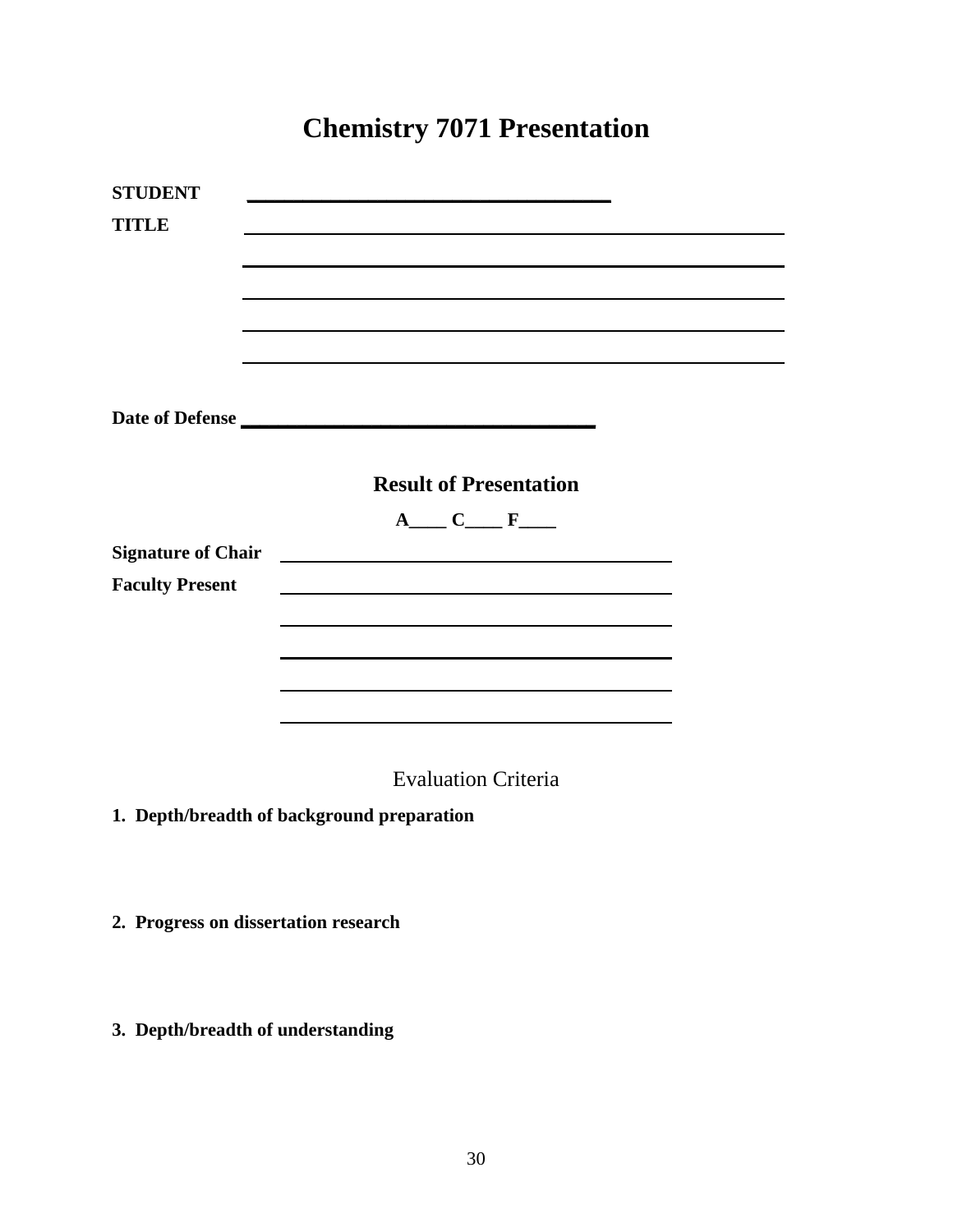**4. Extent of plans for future**

**5. Quality of oral presentation (e.g., organization, clarity, graphics, appropriateness of literature citation, poise, length, balance)**

**6. Response to questions (e.g., accuracy, appropriateness, whether convincing, defensive/combative, knowledgeable)**

**7. Quality of written presentation (e.g., organization, clarity, focus, detail, persuasive)**

**8. Inclusion and understanding of safety-related issues in the presentation.**

**Areas for improvement**:

**Additional comments:**